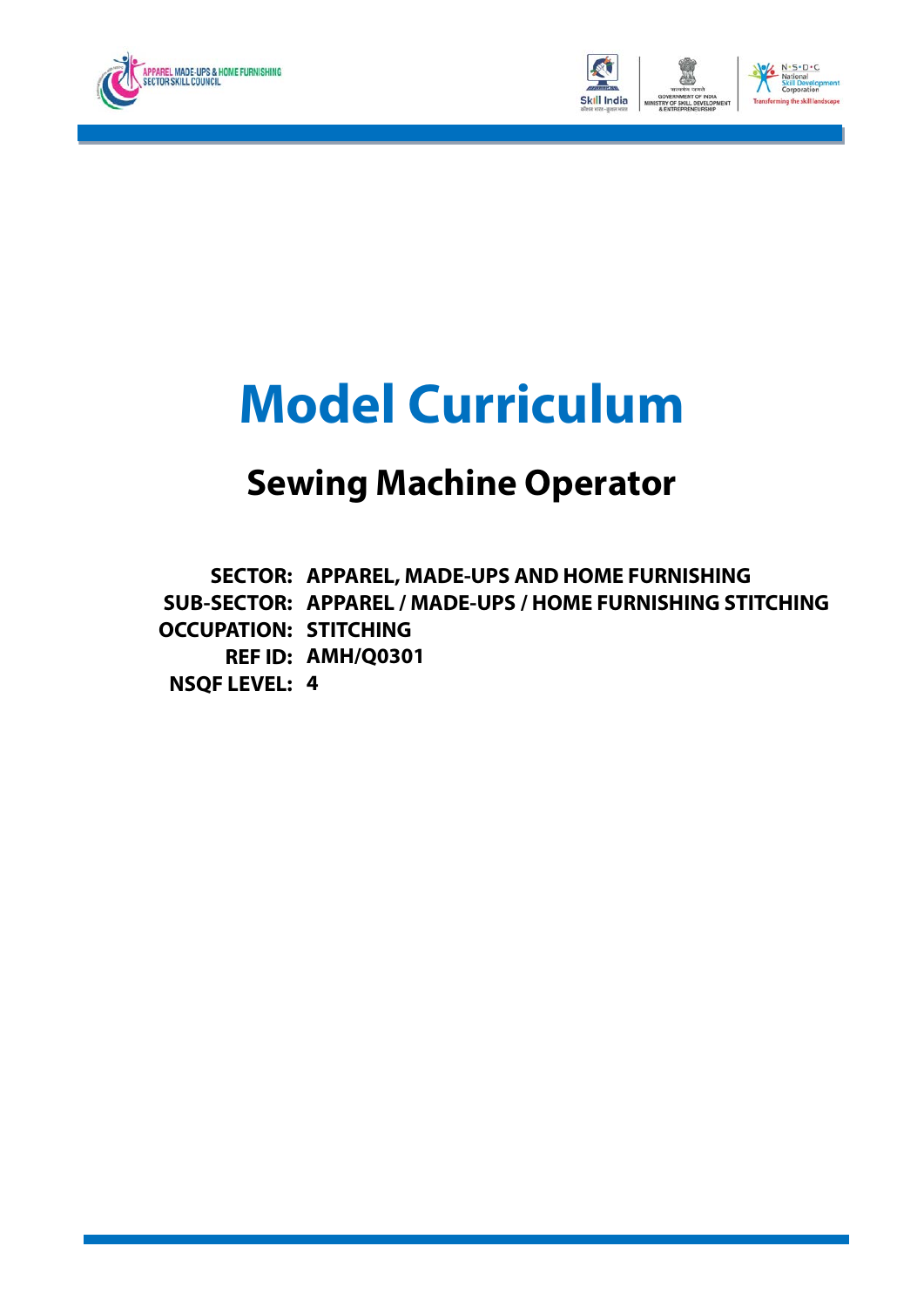



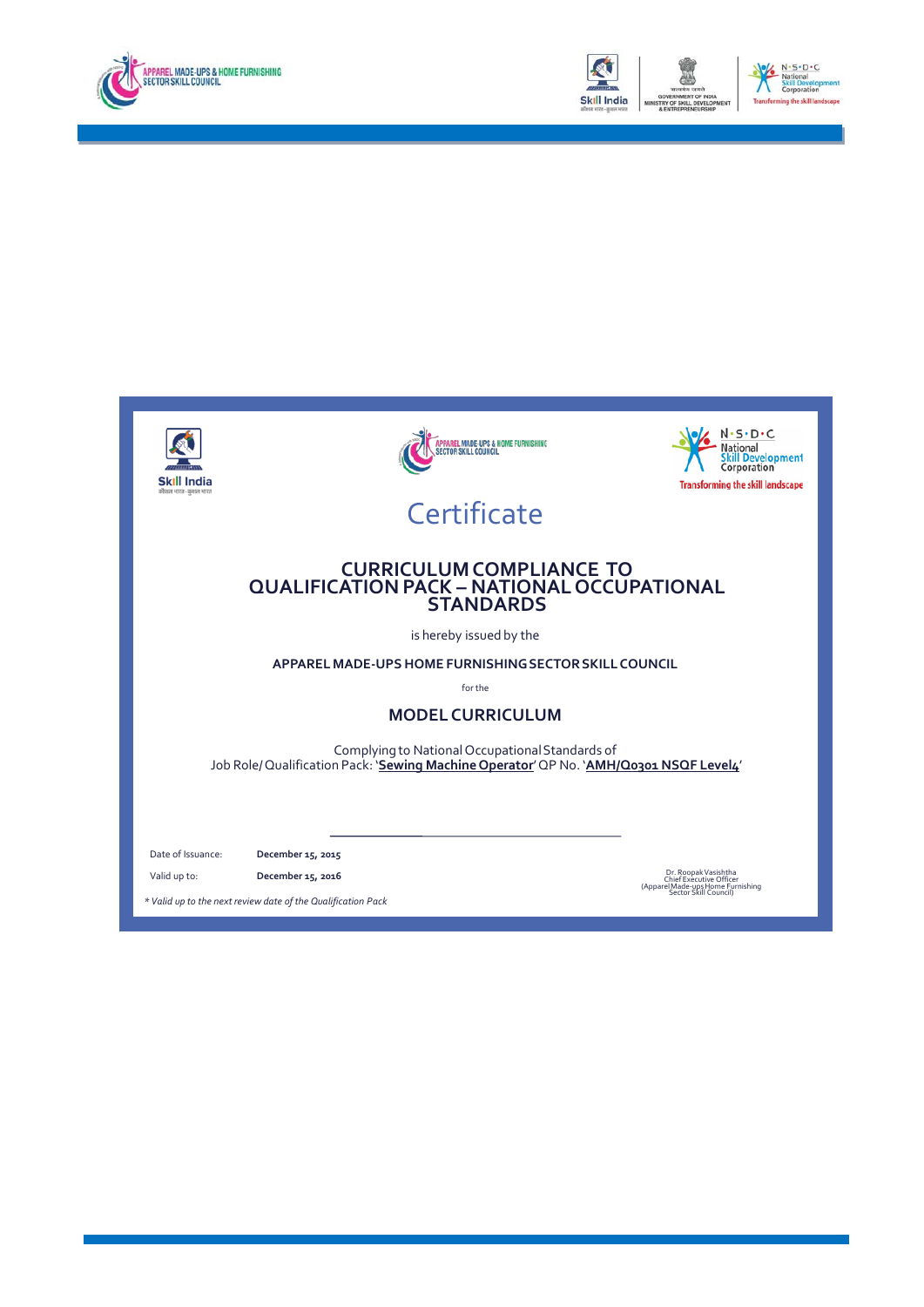



### **TABLE OF CONTENTS**

| 1. Curriculum                    | 01 |
|----------------------------------|----|
| 2. Trainer Prerequisites         | 07 |
| 3. Annexure: Assessment Criteria | 08 |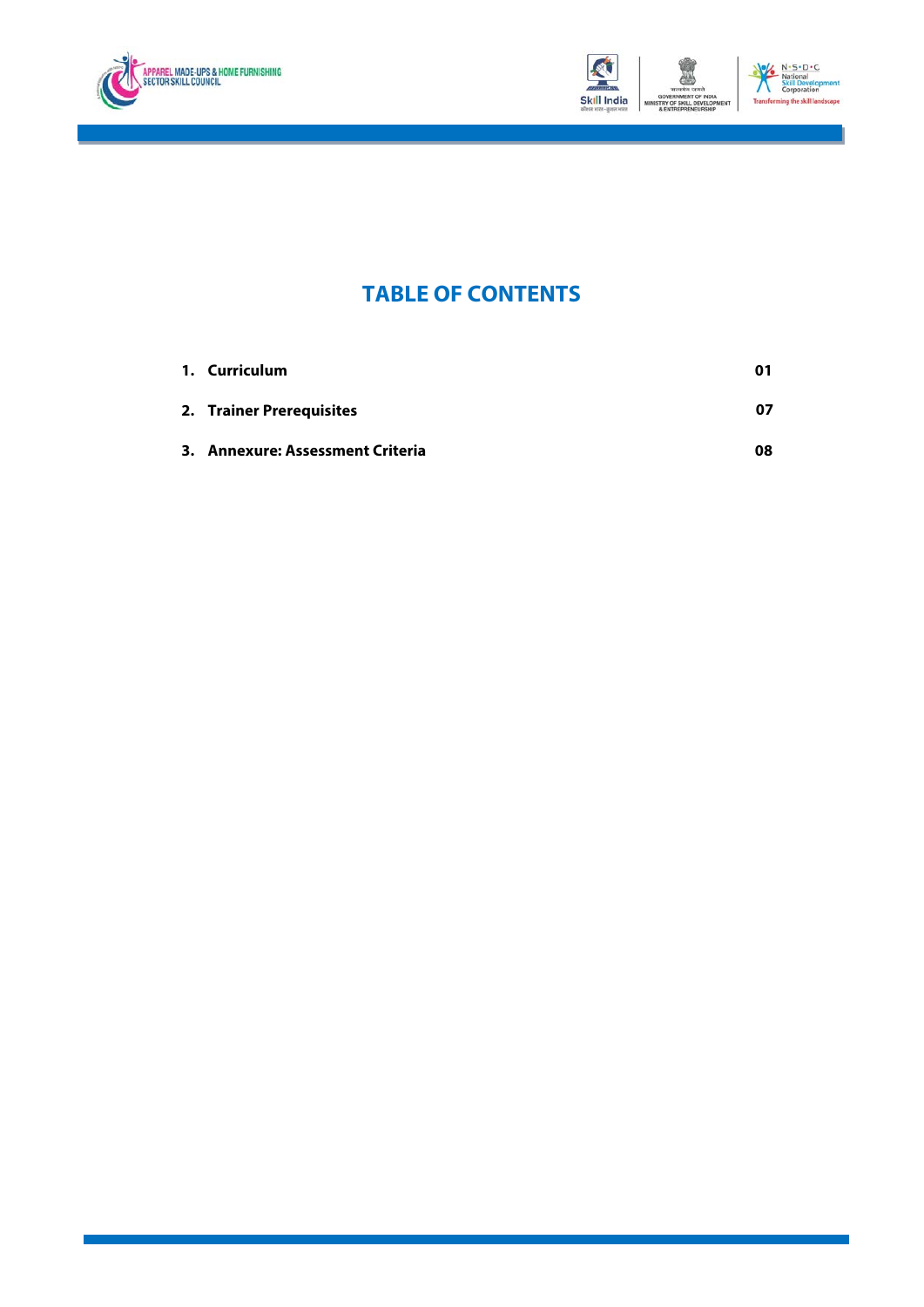<span id="page-3-0"></span>



# **Sewing Machine Operator**

**CURRICULUM / SYLLABUS**

This program is aimed at training candidates for the job of a "Sewing Machine Operator", in the "Apparel , Made Ups and Home Furnishing" Sector/Industry and aims at building the following key competencies amongst the learner

| <b>Program Name</b>                                   | <b>Sewing Machine Operator</b>                                          |  |  |  |  |  |
|-------------------------------------------------------|-------------------------------------------------------------------------|--|--|--|--|--|
| <b>Qualification Pack Name &amp;</b><br>Reference ID. | Sewing Machine Operator; AMH/Q0301                                      |  |  |  |  |  |
| <b>Version No.</b>                                    | $14 - 12 - 2016$<br><b>Version Update Date</b><br>1.0                   |  |  |  |  |  |
| <b>Pre-requisites to Training</b>                     | Preferably Class V                                                      |  |  |  |  |  |
| <b>Training Outcomes</b>                              | 1. Carryout Stitching activities using machine or by hand               |  |  |  |  |  |
|                                                       | 2. Contribute to a chieve product quality in stitching operations       |  |  |  |  |  |
|                                                       | 3. Maintain work-area, tools and machine                                |  |  |  |  |  |
|                                                       | 4. Maintain health safety and security at workplace                     |  |  |  |  |  |
|                                                       | 5. Comply with the industry, regulatory and organizational requirements |  |  |  |  |  |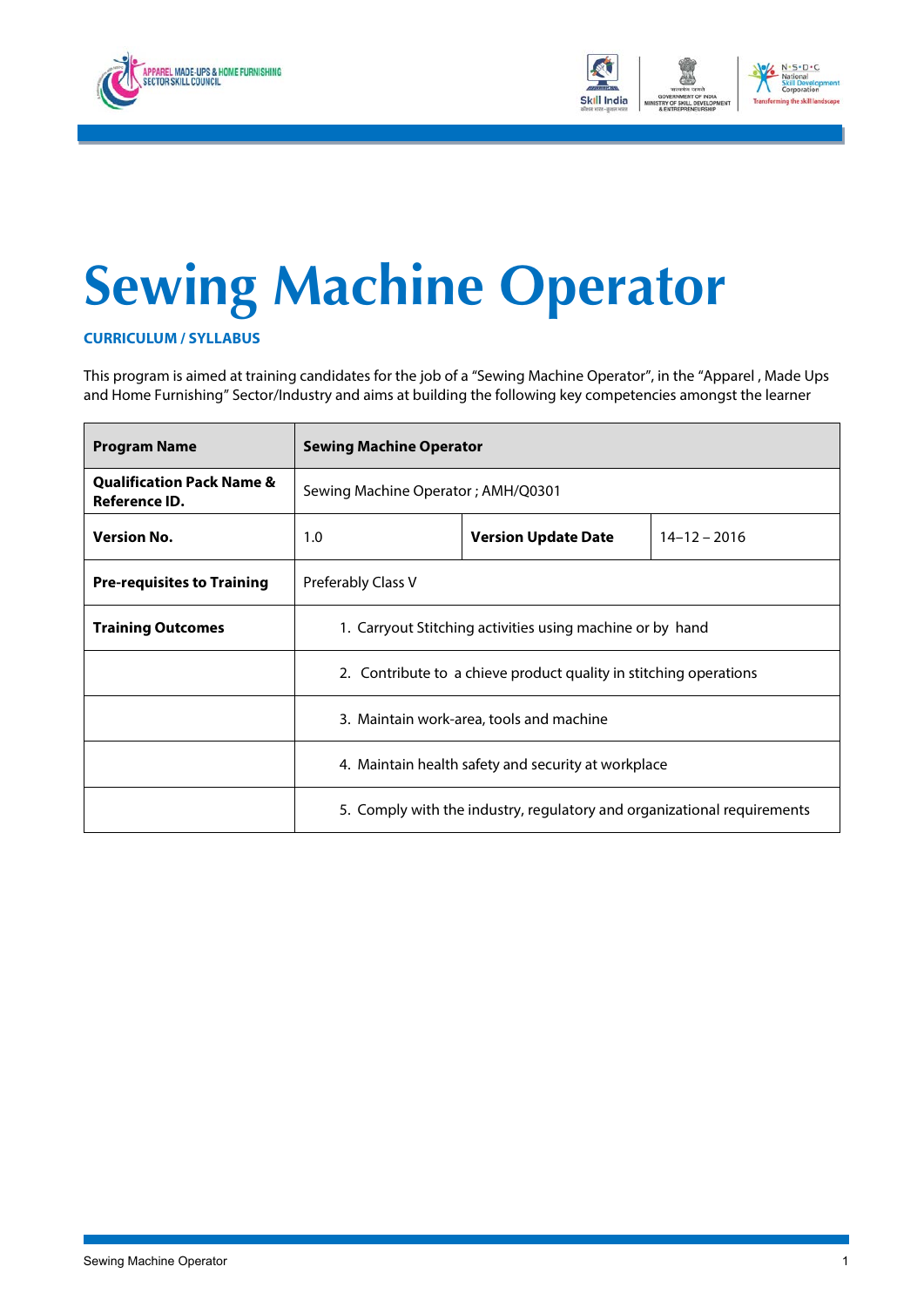



This course encompasses 5 out of 5 National Occupational Standards (NOS) of "Sewing Machine Operator" Qualification Pack issued by "APPAREL, MADE-UPS AND HOME FURNISHING SECTOR SKILL COUNCIL".

| Sr. No.      | <b>Module</b>                                                                                                                                                                                                                                                                                                                                                                    | <b>Key Learning Outcomes</b>                                                                                                                                                                                                                                                                                                                                                                                                                                                                                                                                                                                                                                                                                                                                                                                                                                                                                                                                                                                                                                                                                                                                                                                                                                                                                                                                                                                                                                                                                                                                                                                                                                                                                                                                    | <b>Equipment Required</b>                                                                                                                                                                                                                                                                                                                                                                                                                                                                                                                                                                                                                                                                                                                                                                                                                                                                                                                                                                                                                                                                                        |
|--------------|----------------------------------------------------------------------------------------------------------------------------------------------------------------------------------------------------------------------------------------------------------------------------------------------------------------------------------------------------------------------------------|-----------------------------------------------------------------------------------------------------------------------------------------------------------------------------------------------------------------------------------------------------------------------------------------------------------------------------------------------------------------------------------------------------------------------------------------------------------------------------------------------------------------------------------------------------------------------------------------------------------------------------------------------------------------------------------------------------------------------------------------------------------------------------------------------------------------------------------------------------------------------------------------------------------------------------------------------------------------------------------------------------------------------------------------------------------------------------------------------------------------------------------------------------------------------------------------------------------------------------------------------------------------------------------------------------------------------------------------------------------------------------------------------------------------------------------------------------------------------------------------------------------------------------------------------------------------------------------------------------------------------------------------------------------------------------------------------------------------------------------------------------------------|------------------------------------------------------------------------------------------------------------------------------------------------------------------------------------------------------------------------------------------------------------------------------------------------------------------------------------------------------------------------------------------------------------------------------------------------------------------------------------------------------------------------------------------------------------------------------------------------------------------------------------------------------------------------------------------------------------------------------------------------------------------------------------------------------------------------------------------------------------------------------------------------------------------------------------------------------------------------------------------------------------------------------------------------------------------------------------------------------------------|
| $\mathbf{1}$ | <b>Introduction:</b><br>lce<br><b>Breaking session.</b><br><b>General</b><br><b>Rules to be</b><br><b>Followed in</b><br><b>Institute</b><br><b>Carry out stitching</b><br>activities using<br>machine or by hand<br><b>Theory Duration</b><br>(hh:mm)<br>40:00<br><b>Practical Duration</b><br>(hh:mm)<br>100:00<br><b>Corresponding NOS</b><br>Code<br>AMH/N0301,<br>AMH/N0102 | The individual will be able to know and<br>understand<br>• the fabrics/ apparels and the types of<br>fabrics that require stitching by hand or<br>machine stitching,<br>• Correct tools and equipments<br>• the range of techniques most suited for<br>different types of apparels,<br>• the importance of machine, needle,<br>needle gaurd, spool checks and safety<br>procedures<br><b>B. Prepare for stitching operations</b><br>The individual /user will be able to:<br>a. keep the work area free from hazards.<br><b>b.</b> Follow the instructions as written on the work<br>ticket/job card in line with the responsibilities of<br>respective job role and<br>c. Seek information on the tasks which are not<br>clear simultaneously reviewing instructions with<br>supervisor.<br><b>d</b> . Check that equipment is safe and set up in<br>readiness for use<br>e. Select the correct component parts for the style<br>being worked on<br>f. check that the materials to be used are free<br>from faults<br>g. Ensure the materials used meet the<br>specification matching Within a product<br>and Between a pair of products where applicable<br>h. Carry out test sews<br>i. Check needles, awls and threads regularly<br>j. check that the fabric and the component is<br>correctly marked and the pieces are cut as per the<br>requirement.<br>k. ensure the fabric pieces and linings are pinned<br>or sewn together as required, and appropriately<br>hung in readiness for assembly.<br>I. Conform to company quality standards and<br>follow company reporting procedures about<br>defective tools and machines which affect work<br>and report risks/ problems likely to affect services<br>to the relevant person promptly and accurately | Single Needle Lock<br>Stitch (SNLS) SNLS<br>Machine with UBT Over<br>lock Machine (5 thread<br>over lock machine)<br><b>Button Hole Machine</b><br><b>Button Attach Machine</b><br>(optional), dexterity kit<br>Pressing Table And<br>Iron Tools & Equipment<br>Computer,<br>Computer Peripherals,<br>Printer, Photocopier,<br>Projector, Dexterity kit<br>Design Patterns<br>Shears (8-10 " iron<br>blade for cutting fabric)<br>Scissors (plastic<br>handled scissor for<br>cutting paper)<br>Trimmers Seam Ripper<br><b>Tailor's Chalk</b><br>Pins & safety pins<br>Dress maker's Pin<br>Scale (metallic, 6" &<br>12")/ other scales<br>Measuring Tape (0.5"<br>width) Bobbin<br><b>Bobbin Case</b><br>Notcher (1/4 X 1/6"<br>opening) Awl markers<br>Seam Gauge Thread<br><b>Clipper Thimble</b><br>Personal Protective<br>Equipment (Nose Mask<br>& Goggles) Dress Form<br>(Various sizes of Male/<br>Female/Kids) Hanger<br>(wooden and plastic<br>material) Template<br>Cleaning Cloth Threads<br>Hand needle (Various<br>gauges) Machine<br>Needle (Various<br>Gauges) Needle<br><b>Threader Garment</b> |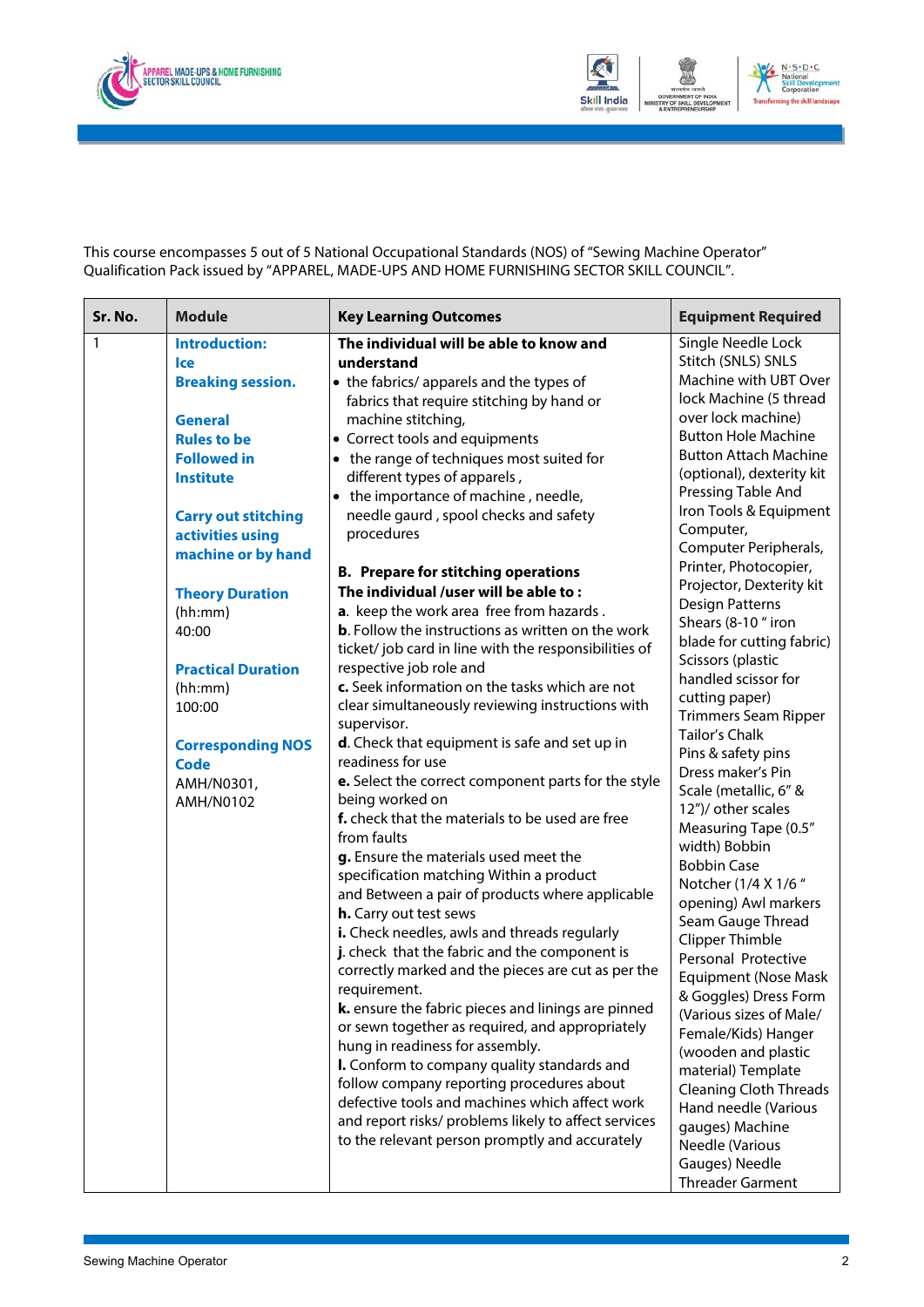





| Sr. No. | <b>Module</b> | <b>Key Learning Outcomes</b>                                                                                                                                                                                                                                                                                                                                                                                                                                                                                                                                                                                                                                                                                                                                                                                                                                                                                                                                                                                                                                                                                                                                                                                                                                                                                                                                                                                                                                                                                                                                                                                                                                                                                                                                                                                                                                                                                                                                                                                                                                                                      | <b>Equipment Required</b>                                                                                                                                                                                                                                                                     |
|---------|---------------|---------------------------------------------------------------------------------------------------------------------------------------------------------------------------------------------------------------------------------------------------------------------------------------------------------------------------------------------------------------------------------------------------------------------------------------------------------------------------------------------------------------------------------------------------------------------------------------------------------------------------------------------------------------------------------------------------------------------------------------------------------------------------------------------------------------------------------------------------------------------------------------------------------------------------------------------------------------------------------------------------------------------------------------------------------------------------------------------------------------------------------------------------------------------------------------------------------------------------------------------------------------------------------------------------------------------------------------------------------------------------------------------------------------------------------------------------------------------------------------------------------------------------------------------------------------------------------------------------------------------------------------------------------------------------------------------------------------------------------------------------------------------------------------------------------------------------------------------------------------------------------------------------------------------------------------------------------------------------------------------------------------------------------------------------------------------------------------------------|-----------------------------------------------------------------------------------------------------------------------------------------------------------------------------------------------------------------------------------------------------------------------------------------------|
|         |               | B. The individual will develop the skill to stitch<br>components to produce apparels by:<br>a. carrying out work functions in line with the<br>responsibilities of job role<br><b>b.</b> Examining the specific item to identifying what<br>type of stitching is best suited<br>c. Estimating the expected length of time for the<br>process<br>d. Using the correct machine, tools (e.g.:<br>attachments, threads, needles, awls, Scissors,<br>Measuring tapes and rulers) and equipment<br>e. Setting up machine ((Apparel Sewing machine)<br>according to manufacturers' instructions and<br>production requirements.<br>f. Setting machine controls for the materials being<br>stitched<br>g. Handling materials, machinery, equipment and<br>tools safely and correctly<br>h. Using correct lifting and handling procedures<br>i. cutting the thread appropriately<br>j. Threading the needle in the machine and adjust<br>the needle as per the requirements<br>k. Performing a test run to ensure machine is<br>operating correctly<br>I. Optimizing the positioning and layout of<br>materials to ensure a smooth and rapid<br>throughput<br>m. Stitching the correct materials in the right<br>sequence as required by the production<br>specification<br>n. Ensuring stitched products meets specification<br>in terms of labels and trimmings and conforms to<br>the shape and size requirement<br>o. Inspecting stitched products against<br>specifications and Identifying mark and place<br>rejects in the designated locations<br>q. Carrying out alterations to meet customer<br>requirements<br>r. Passing the stitched item to the next stage in<br>the manufacturing process after validation<br>s. Responding accordingly where stitched items<br>do not meet production specification<br>t. Seeking feedback from team mates on work<br>u. Sorting and placing work to assist the next<br>stage of production and minimize the risk of<br>damage<br>v. Leaving work area safe and secure when work<br>is complete<br>w. Completing forms, records and other<br>documentation | sample Fabric<br>Yardages Required<br>Trims/Accessory<br>Machine Folders and<br><b>Attachments Tools for</b><br>broken needle<br>protocol (Magnet,<br>Tweezers etc.)<br><b>Student's Chair (with</b><br>Table Arm) Table (30"X<br>20"X 30") Teacher's<br>Table Teacher's Chair<br>(revolving) |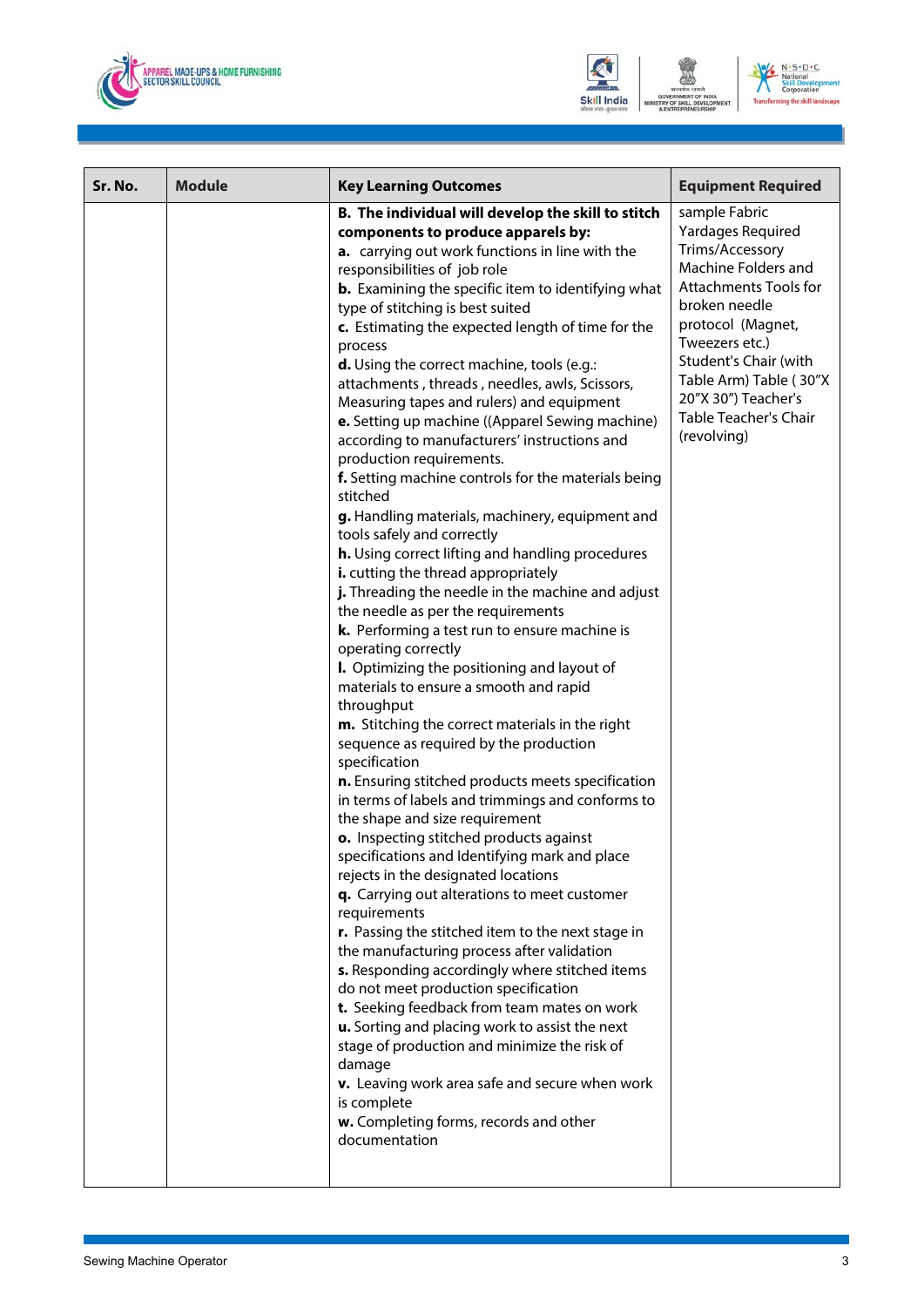





| Sr. No. | <b>Module</b>                                                                                                                                                                      | <b>Key Learning Outcomes</b>                                                                                                                                                                                                                                                                                                                                                                                                                                                                                                                                                                                                                                                                                                                                                                                         | <b>Equipment Required</b>                                                                                                                                                                                                                                                                                                                                                                                      |
|---------|------------------------------------------------------------------------------------------------------------------------------------------------------------------------------------|----------------------------------------------------------------------------------------------------------------------------------------------------------------------------------------------------------------------------------------------------------------------------------------------------------------------------------------------------------------------------------------------------------------------------------------------------------------------------------------------------------------------------------------------------------------------------------------------------------------------------------------------------------------------------------------------------------------------------------------------------------------------------------------------------------------------|----------------------------------------------------------------------------------------------------------------------------------------------------------------------------------------------------------------------------------------------------------------------------------------------------------------------------------------------------------------------------------------------------------------|
| 2       | <b>Contribute to</b><br>achieve product<br>quality in stitching<br>operations                                                                                                      | A. The individual will be able to achieve<br>product quality in stitching Operations and<br>will become proficient to:<br>a. Identify and use materials required based<br>on the job card/ work ticket<br><b>b.</b> Take the necessary action when materials                                                                                                                                                                                                                                                                                                                                                                                                                                                                                                                                                         | Equipments same as<br>above                                                                                                                                                                                                                                                                                                                                                                                    |
|         | <b>Theory Duration</b><br>(hh:mm)<br>15:00<br><b>Practical Duration</b><br>(hh:mm)<br>45:00<br><b>Corresponding NOS</b><br><b>Code</b><br>AMH/N0302                                | do not conform to company quality<br>standards<br>c. Report and replace identified faulty<br>materials and component parts which do not<br>meet specification<br>d. Identify modifiable defects and rework on<br>them<br>e. Report to the responsible person when<br>the work flow of other production areas<br>disrupts work<br>f. Test, sort, track feed and examine work in<br>progress<br>g. Carry out quality checks at specified<br>intervals according to instructions<br>h. Apply the allowed tolerances<br>i. Identify faults in materials and components<br>for crease, stains, damage etc. and incorrectly<br>made-up component parts and take<br>appropriate action for rectification<br>j. Make adjustments promptly to return<br>product to specification<br>k. Maintain the required productivity and |                                                                                                                                                                                                                                                                                                                                                                                                                |
| 3       | <b>Maintain work</b>                                                                                                                                                               | quality levels<br>The individual will know the methods to                                                                                                                                                                                                                                                                                                                                                                                                                                                                                                                                                                                                                                                                                                                                                            | <b>Computer Computer</b>                                                                                                                                                                                                                                                                                                                                                                                       |
|         | area, tools and<br>machines<br><b>Theory Duration</b><br>(hh:mm)<br>10:00<br><b>Practical Duration</b><br>(hh:mm)<br>20:00<br><b>Corresponding NOS</b><br><b>Code</b><br>AMH/N0102 | maintain work area, tools and machine<br>by gaining knowledge to:<br>a. Maintain tools and equipments and handle<br>them safely<br><b>b.</b> Use materials to minimize waste<br>c. Carryout running maintenance within agreed<br>schedules<br>d. Carry out maintenance and/or cleaning<br>within one's responsibility<br>e. make sure that the correct machine quards<br>are in place<br>f. Work in a comfortable position with the<br>correct posture<br>g. Use cleaning equipment and methods<br>appropriate for the work to be carried out                                                                                                                                                                                                                                                                        | Peripherals Computer<br><b>Computer Peripherals</b><br>Machinery tools and<br>equipment like : Single<br>Needle Lock Stitch<br>(SNLS) SNLS Machine<br>with UBT Over lock<br>Machine (5 thread over<br>lock machine)<br><b>Button Hole Machine</b><br><b>Button Attach Machine</b><br>(optional) Pressing<br>Table And Iron Tools &<br>Equipment, Shears (8-<br>10 " iron blade for<br>cutting fabric) Scissors |
|         |                                                                                                                                                                                    | h. Dispose of waste safely in the designated<br>location<br>i. Store cleaning equipment safely after use<br>j. Carryout cleaning according to schedules<br>and limits of responsibility                                                                                                                                                                                                                                                                                                                                                                                                                                                                                                                                                                                                                              | (plastic handled scissor<br>for cutting paper)<br><b>Trimmers Seam Ripper</b><br>Scale (metallic, 6" &<br>12")/ other scales                                                                                                                                                                                                                                                                                   |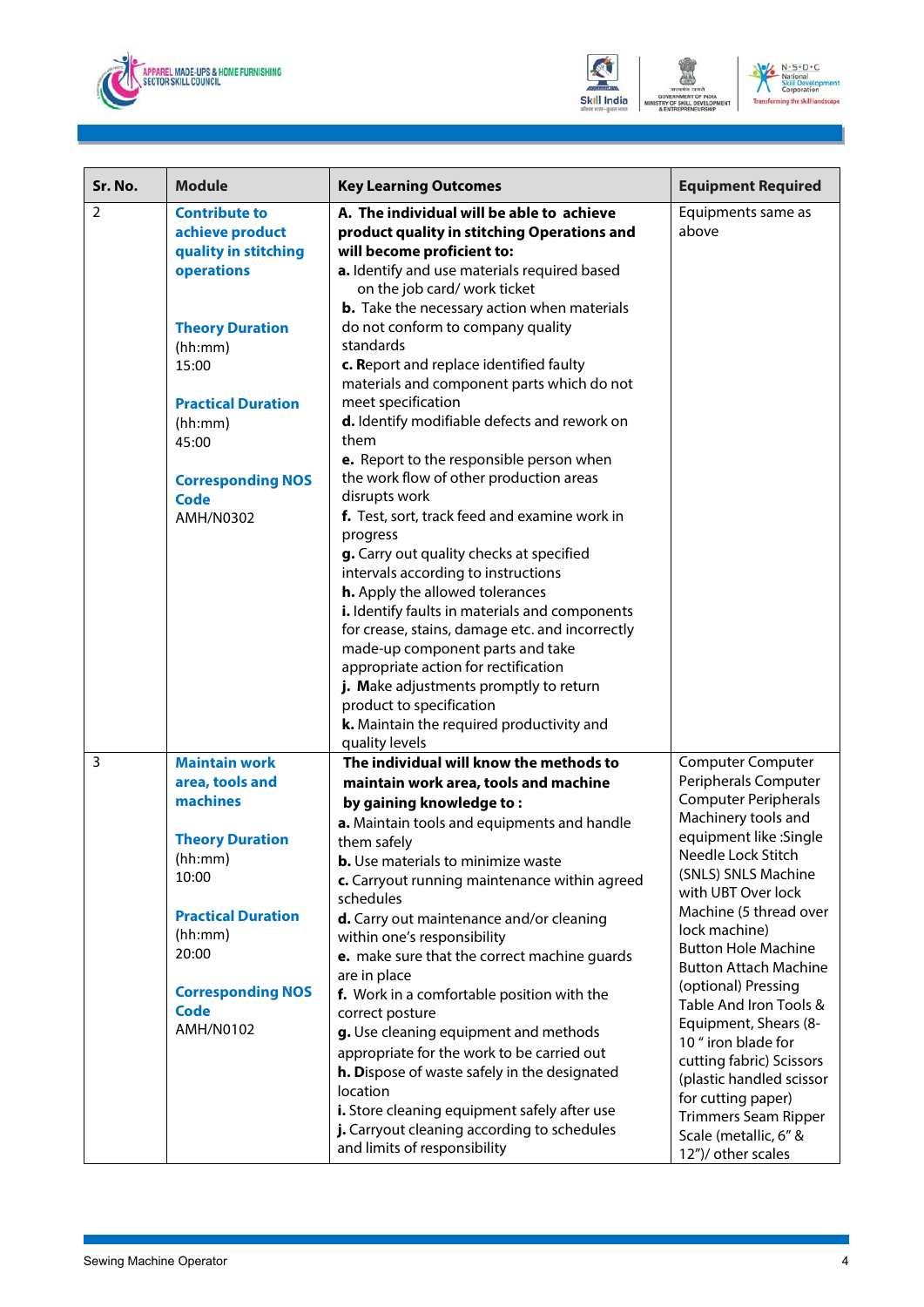



| Sr. No. | <b>Module</b>                    | <b>Key Learning Outcomes</b>                                                                         | <b>Equipment Required</b>                                                                                                                                                                                                                                                                                                                                                               |
|---------|----------------------------------|------------------------------------------------------------------------------------------------------|-----------------------------------------------------------------------------------------------------------------------------------------------------------------------------------------------------------------------------------------------------------------------------------------------------------------------------------------------------------------------------------------|
|         |                                  |                                                                                                      | Measuring Tape (0.5"<br>width) Bobbin<br><b>Bobbin Case Notcher</b><br>(1/4 X 1/6 " opening)<br>Awl markers Seam<br><b>Gauge Thread Clipper</b><br>Thimble, cleaning<br>cloth, Hand needle<br>(Various gauges)<br><b>Machine Needle</b><br>(Various Gauges)<br>Needle Threader<br>Machine Folders and<br>Attachments,<br>Tools for broken<br>needle protocol<br>(Magnet, Tweezers etc.) |
| 4       | <b>Maintain health,</b>          | After going through the session, the                                                                 | Computer                                                                                                                                                                                                                                                                                                                                                                                |
|         | safety and security              | individual will be able to know and learn the                                                        | Computer Peripherals,                                                                                                                                                                                                                                                                                                                                                                   |
|         | at workplace                     | importance of maintaining health safety and                                                          | tools and equipments<br>as stated above,                                                                                                                                                                                                                                                                                                                                                |
|         | <b>Theory Duration</b>           | security at Workplace by identifying the need<br>to:                                                 | documents related to                                                                                                                                                                                                                                                                                                                                                                    |
|         | (hh:mm)                          | a. Comply with health and safety related                                                             | the subject                                                                                                                                                                                                                                                                                                                                                                             |
|         | 10:00                            | instructions applicable to the workplace                                                             |                                                                                                                                                                                                                                                                                                                                                                                         |
|         | <b>Practical Duration</b>        | <b>b.</b> Use and maintain personal protective                                                       |                                                                                                                                                                                                                                                                                                                                                                                         |
|         | (hh:mm)                          | equipment as per protocol<br>c. Maintain a healthy lifestyle and guard against                       |                                                                                                                                                                                                                                                                                                                                                                                         |
|         | 20:00                            | dependency on intoxicants                                                                            |                                                                                                                                                                                                                                                                                                                                                                                         |
|         |                                  | d. Follow environment management system                                                              |                                                                                                                                                                                                                                                                                                                                                                                         |
|         | <b>Corresponding NOS</b><br>Code | related procedures                                                                                   |                                                                                                                                                                                                                                                                                                                                                                                         |
|         | AMH/N0103                        | e. Identify and correct if possible) malfunctions in<br>machinery and equipment                      |                                                                                                                                                                                                                                                                                                                                                                                         |
|         |                                  | f. Report any service malfunctions that can                                                          |                                                                                                                                                                                                                                                                                                                                                                                         |
|         |                                  | not be rectified                                                                                     |                                                                                                                                                                                                                                                                                                                                                                                         |
|         |                                  | g. Store materials and equipment in line with                                                        |                                                                                                                                                                                                                                                                                                                                                                                         |
|         |                                  | manufacturer's and organizational requirements                                                       |                                                                                                                                                                                                                                                                                                                                                                                         |
|         |                                  | h. Safely handle and move waste and<br>debris                                                        |                                                                                                                                                                                                                                                                                                                                                                                         |
|         |                                  | i. Minimize health and safety risks to self and                                                      |                                                                                                                                                                                                                                                                                                                                                                                         |
|         |                                  | others due to own actions                                                                            |                                                                                                                                                                                                                                                                                                                                                                                         |
|         |                                  | j. Seek clarifications, from supervisors or other<br>authorized personnel in case of perceived risks |                                                                                                                                                                                                                                                                                                                                                                                         |
|         |                                  | k. Monitor the workplace and work processes for                                                      |                                                                                                                                                                                                                                                                                                                                                                                         |
|         |                                  | potential risks and threats                                                                          |                                                                                                                                                                                                                                                                                                                                                                                         |
|         |                                  | I. Carryout periodic walk-through to keep work                                                       |                                                                                                                                                                                                                                                                                                                                                                                         |
|         |                                  | area free from hazards and obstructions, if<br>assigned                                              |                                                                                                                                                                                                                                                                                                                                                                                         |
|         |                                  | m. Report hazards and potential risks/threats to                                                     |                                                                                                                                                                                                                                                                                                                                                                                         |
|         |                                  | supervisors or otherauthorized personnel                                                             |                                                                                                                                                                                                                                                                                                                                                                                         |
|         |                                  | n. Participate in mock drills/evacuation                                                             |                                                                                                                                                                                                                                                                                                                                                                                         |
|         |                                  | procedures organized at the workplace                                                                |                                                                                                                                                                                                                                                                                                                                                                                         |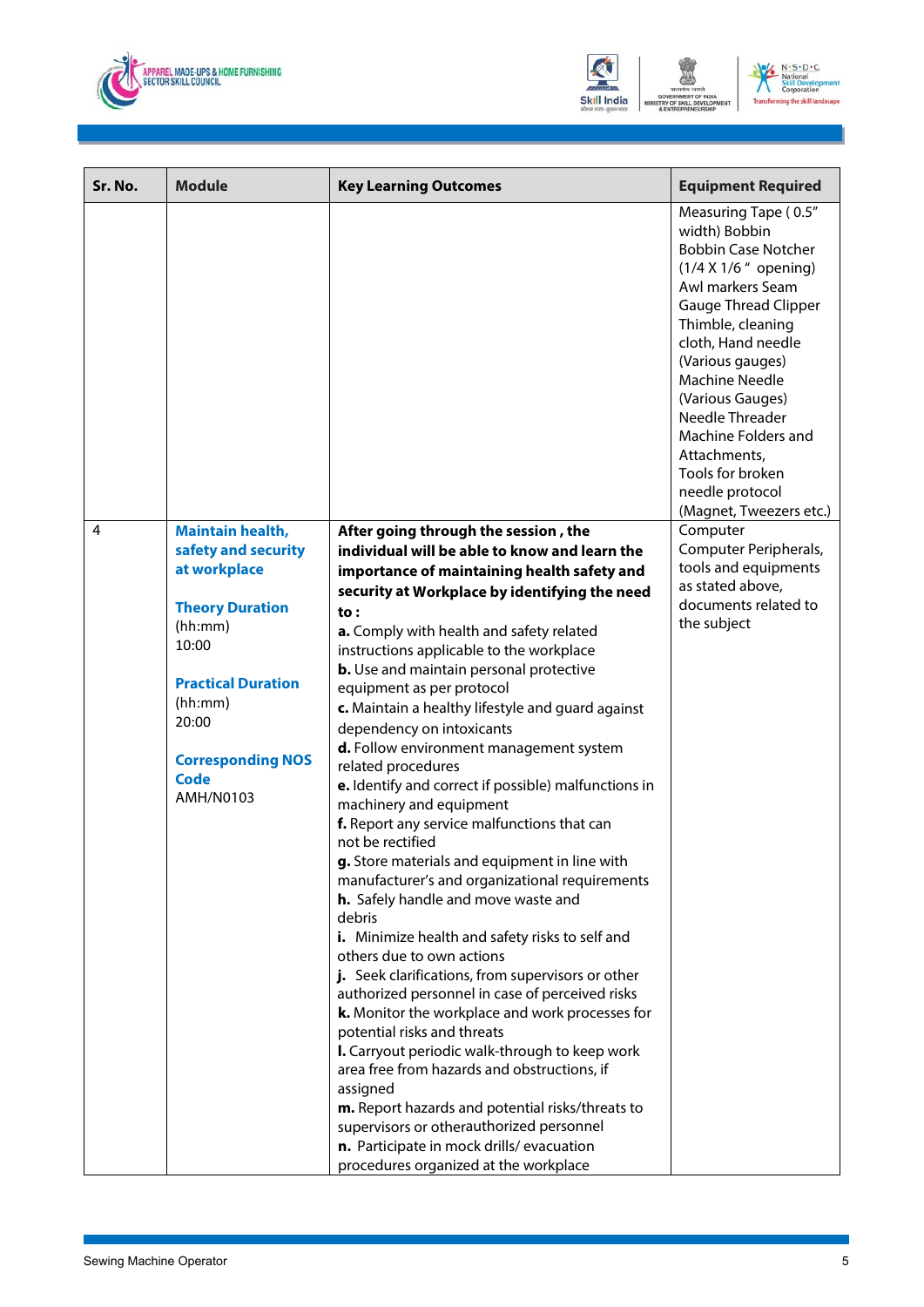



| Sr. No. | <b>Module</b>                                                                                                                                                                                                                           | <b>Key Learning Outcomes</b>                                                                                                                                                                                                                                                                                                                                                                                                                                                                                                                                                                                                                                                                                     | <b>Equipment Required</b>                                               |
|---------|-----------------------------------------------------------------------------------------------------------------------------------------------------------------------------------------------------------------------------------------|------------------------------------------------------------------------------------------------------------------------------------------------------------------------------------------------------------------------------------------------------------------------------------------------------------------------------------------------------------------------------------------------------------------------------------------------------------------------------------------------------------------------------------------------------------------------------------------------------------------------------------------------------------------------------------------------------------------|-------------------------------------------------------------------------|
|         |                                                                                                                                                                                                                                         | o. Undertake first aid, fire-fighting and<br>emergency response training, if asked to do so<br>p. Take action based on instructions in the event<br>of fire,<br>q. Follow organization procedures                                                                                                                                                                                                                                                                                                                                                                                                                                                                                                                |                                                                         |
| 5       | <b>Comply with</b><br><b>Industry, regulatory</b><br>and organisational<br>requirements<br><b>Theory Duration</b><br>(hh:mm)<br>05:00<br><b>Practical Duration</b><br>(hh:mm)<br>05:00<br><b>Corresponding NOS</b><br>Code<br>AMH/N0104 | The session helps the individual to know<br>the importance of Compliance<br>procedures, requirements of industry<br>and organizational and the need to<br>comply to them. He will be able to:<br>a. Carryout work functions in accordance with<br>legislation and regulations, organizational<br>guidelines and procedures<br>b. Seek and obtain clarifications on policies and<br>procedures, from your supervisor or other<br>authorized personnel<br>c. Apply and follow these policies and<br>procedures within your work practices<br>d. Provide support to your supervisor and team<br>members in enforcing these considerations<br>e. Identify and report any possible deviation to<br>these requirements | Computer<br>Computer Peripherals,<br>Documents related to<br>Compliance |
|         | <b>Total Duration:</b><br>270Hrs<br><b>Theory Duration</b><br><b>80Hrs</b><br><b>Practical Duration</b><br>190Hrs                                                                                                                       | <b>Unique Equipments Required</b><br>Dexterity kit , Single Needle Lock Stitch (SNLS)<br>SNLS Machine with UBT Over lock Machine (5 thread over lock machine)<br><b>Button Hole Machine Button Attach Machine</b>                                                                                                                                                                                                                                                                                                                                                                                                                                                                                                |                                                                         |

#### **Grand Total Course Duration: 270 Hours**

*(This syllabus/ curriculum has been approved by APPAREL, MADE-UP'S AND HOME FURNISHINGSECTOR SKILL COUNCIL)*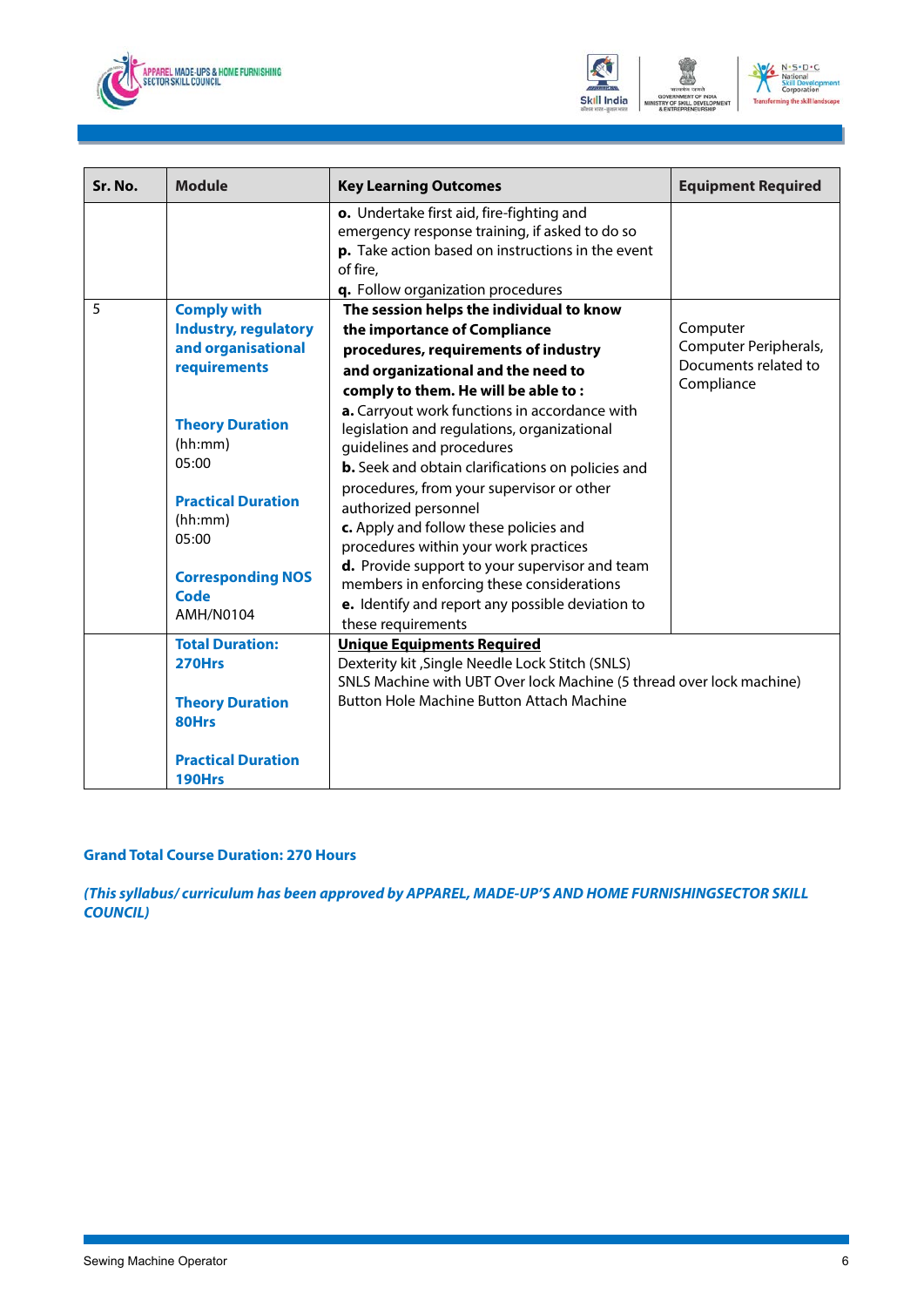<span id="page-9-0"></span>



### **Trainer Prerequisites for Job role: "Sewing Machine Operator" mapped to Qualification Pack: "AMH/Q0301, version 1.0"**

| Sr. No.        | Area                          | <b>Details</b>                                                                                                                                                                                                                                                                                                                                                                                                                                                                                                                                                                                  |
|----------------|-------------------------------|-------------------------------------------------------------------------------------------------------------------------------------------------------------------------------------------------------------------------------------------------------------------------------------------------------------------------------------------------------------------------------------------------------------------------------------------------------------------------------------------------------------------------------------------------------------------------------------------------|
| 1              | <b>Job Description</b>        | To deliver accredited training service, mapping to the curriculum detailed<br>above, in accordance with Qualification Pack "Q0301"                                                                                                                                                                                                                                                                                                                                                                                                                                                              |
| $\mathcal{P}$  | <b>Personal Attributes</b>    | The candidate should have aptitude for conducting training, pre/post<br>work to ensure competent, employable candidates at the end of training.<br>Strong communication skills, interpersonal skills, ability to work as team;<br>diligent and is passionate for maintaining the quality in content and<br>training delivery methodology. Candidate should have basic<br>understanding of English language; however this should not be a<br>restrictive criterion as long as the candidate is willing and open to learn.<br>He/she must be able to speak, read and write in the local language. |
| 3              | <b>Minimum Educational</b>    | Candidate should have a minimum qualification level of XII pass (14 years                                                                                                                                                                                                                                                                                                                                                                                                                                                                                                                       |
|                | <b>Qualifications</b>         | of schooling) from any board and discipline. The candidate should have a                                                                                                                                                                                                                                                                                                                                                                                                                                                                                                                        |
|                |                               | good understanding of basic mathematical functions. ITI/Diploma/AMT,                                                                                                                                                                                                                                                                                                                                                                                                                                                                                                                            |
|                |                               | or certificate holders from NIFT, or any other polytechnic/institute who                                                                                                                                                                                                                                                                                                                                                                                                                                                                                                                        |
|                |                               | have been working in the industry for some time and have basic                                                                                                                                                                                                                                                                                                                                                                                                                                                                                                                                  |
|                |                               | knowledge of the above mentioned.                                                                                                                                                                                                                                                                                                                                                                                                                                                                                                                                                               |
| 4a             | <b>Domain Certification</b>   | Certified for Job Role: "Sewing Machine Operator" mapped to QP:<br>"AMH/Q0301", version 1.0. Minimum accepted score as per SSC<br>guidelines is 90%.                                                                                                                                                                                                                                                                                                                                                                                                                                            |
| 4 <sub>b</sub> | <b>Platform Certification</b> | Recommended that the Trainer is certified for the Job Role: "Trainer",<br>mapped to the Qualification Pack: "SSC/Q1402" with scoring of<br>minimum 80%.                                                                                                                                                                                                                                                                                                                                                                                                                                         |
| 5              | <b>Experience</b>             | The candidate should have a minimum of 2-3 years factory experience<br>and should possess good knowledge of sewing machines, needles etc.                                                                                                                                                                                                                                                                                                                                                                                                                                                       |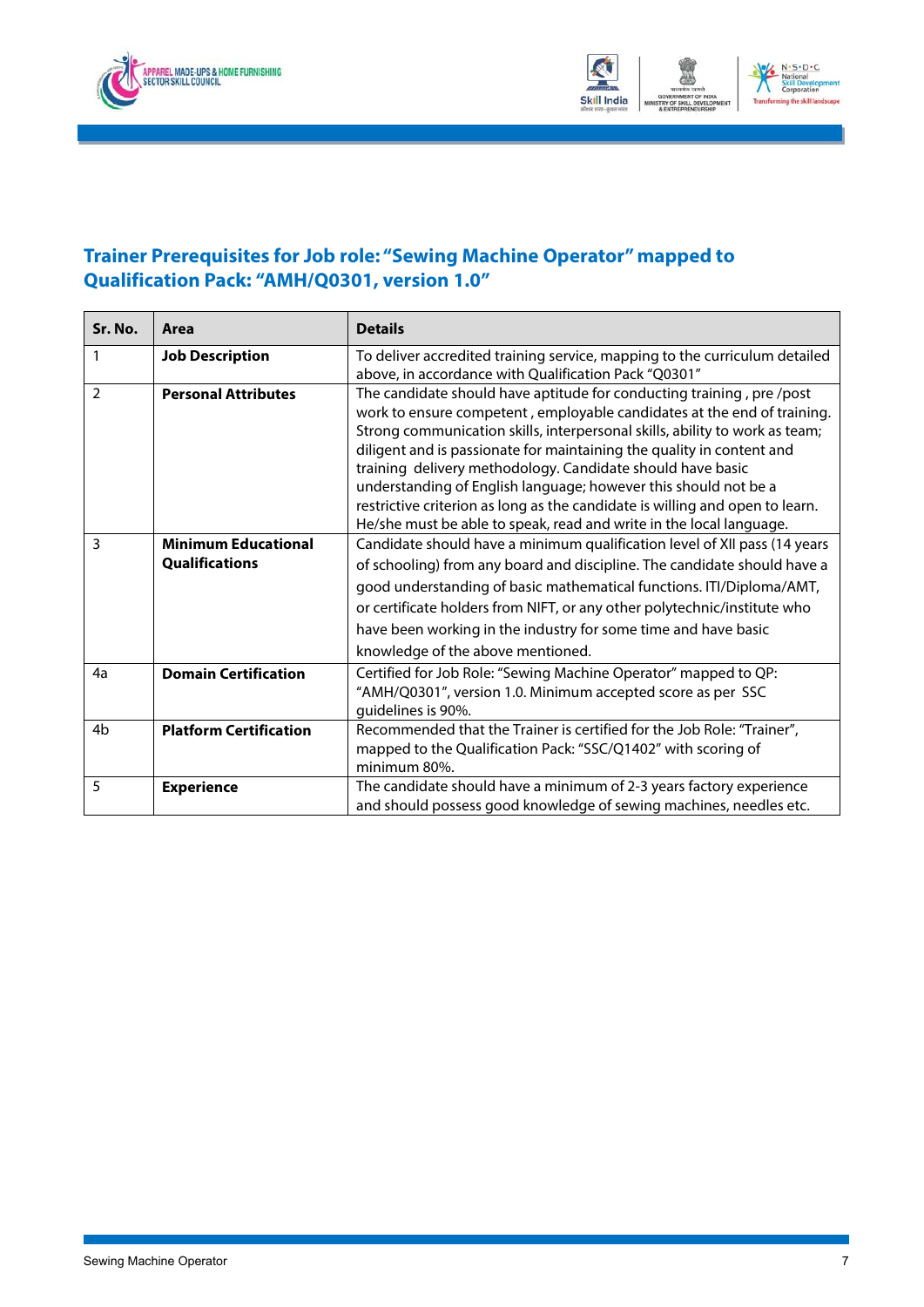<span id="page-10-0"></span>



#### **Annexure: Assessment Criteria**

| <b>Assessment Criteria for Sewing Machine Operator</b> |                                        |
|--------------------------------------------------------|----------------------------------------|
| <b>Job Role</b>                                        | <b>Sewing Machine Operator</b>         |
| <b>Qualification Pack</b>                              | <b>AMH/Q0301, version 1.0</b>          |
| <b>Sector Skill Council</b>                            | APPAREL, MADE-UP'S AND HOME FURNISHING |

| Sr. No.        | <b>Guidelines for Assessment</b>                                                                            |
|----------------|-------------------------------------------------------------------------------------------------------------|
|                | Criteria for assessment for each Qualification Pack will be created by the Sector Skill Council. Each       |
|                | Performance Criteria (PC) will be assigned marks proportional to its importance in NOS. SSC will also lay   |
|                | down proportion of marks for Theory and Skills Practical for each PC                                        |
| 2              | The assessment for the theory part will be based on knowledge bank of questions created by the SSC          |
| 3              | Individual assessment agencies will create unique question papers for theory part for each candidate at     |
|                | each examination/training center (as per assessment criteria below)                                         |
| $\overline{4}$ | Individual assessment agencies will create unique evaluations for skill practical for every student at each |
|                | examination/training center based on this criteria                                                          |
|                | To pass the Qualification Pack, every trainee should score a minimum of 70% aggregate in QP                 |
| 6              | In case of successfully passing only certain number of NOS's, the trainee is eligible to take subsequent    |
|                | assessment on the balance NOS's to pass the Qualification Pack                                              |
|                |                                                                                                             |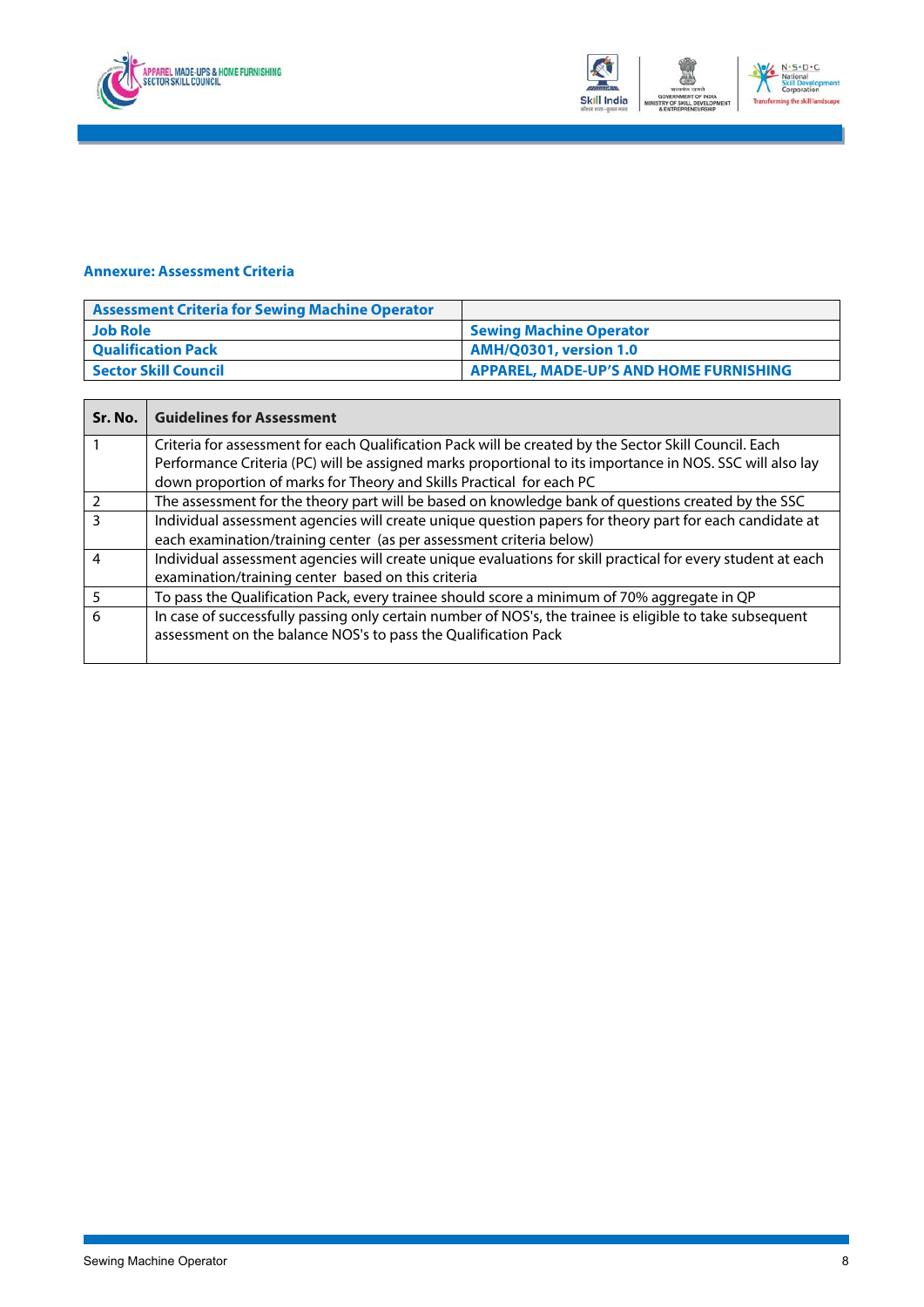



|                                            |                                                                                                                                    | <b>Marks Allocation</b>             |                  |               |                                   |              |
|--------------------------------------------|------------------------------------------------------------------------------------------------------------------------------------|-------------------------------------|------------------|---------------|-----------------------------------|--------------|
|                                            |                                                                                                                                    | <b>Total</b><br><b>Marks</b><br>400 | Out<br><b>Of</b> | <b>Theory</b> | <b>Skills</b><br><b>Practical</b> | <b>Viva</b>  |
|                                            | PC1. Make sure the work area is free<br>from hazards                                                                               | 210                                 | 3                | $\mathbf{1}$  | $\mathbf{1}$                      | 1            |
|                                            | PC2. Follow the instructions on the<br>work ticket/job card in line with the<br>responsibilities of respective job role            |                                     | 3                | $\mathbf{1}$  | 1                                 | $\mathbf{1}$ |
|                                            | PC3. Ask questions to obtain more<br>information on tasks when the instructions<br>you have are unclear                            |                                     | 3                | 1             | 1                                 | 1            |
|                                            | PC4. Agree and review your agreed<br>upon work targets with your<br>supervisor and check for special<br>instructions, if any       |                                     | 3                | $\mathbf{1}$  | 1                                 | $\mathbf{1}$ |
| 1. AMH/N0301                               | PC5. Use the correct tools and<br>equipments                                                                                       |                                     | 3                | 1             | 1                                 | $\mathbf{1}$ |
| (Carryout<br><b>Stitching</b>              | PC6. Check that equipment is safe<br>and set up in readiness for use                                                               |                                     | 1                | $\mathbf{1}$  | 1                                 | $\mathbf{1}$ |
| activities using<br>machine or by<br>hand) | PC7. Select the correct component<br>parts for the style being worked on                                                           |                                     | 3                | 1             | 1                                 | $\mathbf{1}$ |
|                                            | PC8. Check that the materials to be<br>used are free from faults                                                                   |                                     | 5                | 1             | 3                                 | $\mathbf{1}$ |
|                                            | PC9. Ensure the materials used meet<br>the specification matching                                                                  |                                     | $\overline{3}$   | $\mathbf{1}$  | $\mathbf{1}$                      | 1            |
|                                            | a. Within a product                                                                                                                |                                     | 4                | 1             | $\overline{2}$                    |              |
|                                            | b. Between a pair of products<br>where applicable                                                                                  |                                     | 4                | $\mathbf{1}$  | $\overline{2}$                    | 1            |
|                                            | PC10. Carry out test sews                                                                                                          |                                     | 4                | $\mathbf{1}$  | $\overline{2}$                    | $\mathbf{1}$ |
|                                            | PC11. Check needles, awls and threads<br>Regularly                                                                                 |                                     | 4                | $\mathbf{1}$  | 2                                 | 1            |
|                                            | PC12. Check if fabric / Component is<br>correctly marked and pieces cut as<br>Required                                             |                                     | 4                | $\mathbf{1}$  | 2                                 | 1            |
|                                            | PC13. Fabric pieces and linings are<br>pinned or sewn together as required,<br>and appropriately hung in readiness for<br>Assembly |                                     | 4                | $\mathbf{1}$  | $\overline{2}$                    | 1            |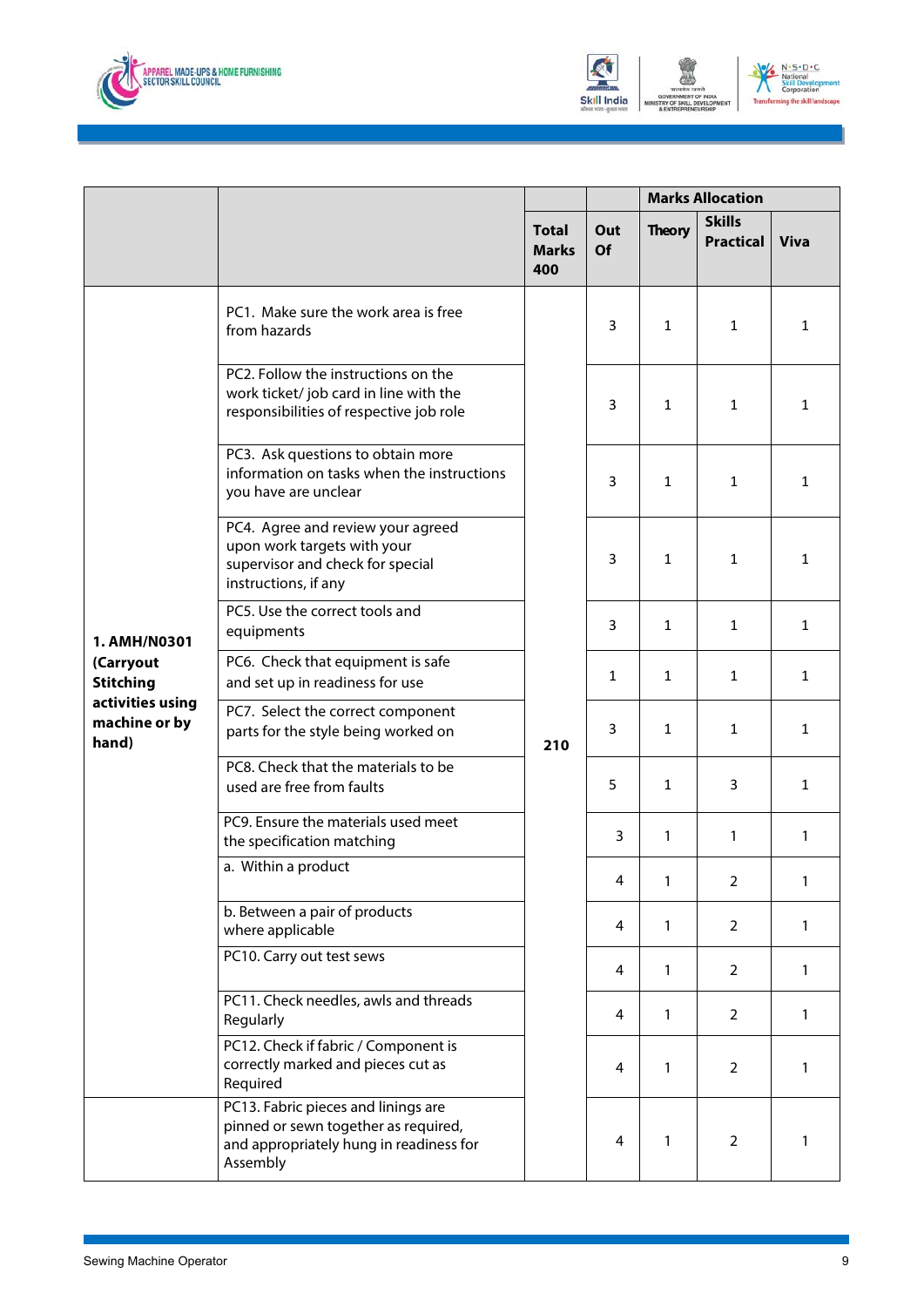





|                                                                                                                                                                                                                   |                                     | <b>Marks Allocation</b> |               |                            |             |
|-------------------------------------------------------------------------------------------------------------------------------------------------------------------------------------------------------------------|-------------------------------------|-------------------------|---------------|----------------------------|-------------|
|                                                                                                                                                                                                                   | <b>Total</b><br><b>Marks</b><br>400 | Out<br>Of               | <b>Theory</b> | <b>Skills</b><br>Practical | <b>Viva</b> |
| PC14. Report faults in the materials                                                                                                                                                                              |                                     | 3                       | 1             | 1                          | 1           |
| PC15. Conform to company quality<br>Standards                                                                                                                                                                     |                                     | 3                       | 1             | 1                          | 1           |
| PC16. Report any damaged work to<br>the responsible person                                                                                                                                                        |                                     | 3                       | 1             | 1                          | 1           |
| PC17. Follow company reporting<br>procedures about defective tools and<br>machines which affect work and report<br>risks/ problems likely to affect services<br>to the relevant person promptly and<br>Accurately |                                     | 4                       | 1             | 2                          | 1           |
| PC18. Sort and place work to assist the<br>next stage of production and<br>minimise the risk of damage                                                                                                            |                                     | 3                       | 1             | 1                          | 1           |
| PC19. Leave work area safe and<br>secure when work is complete                                                                                                                                                    |                                     | 4                       | $\mathbf{1}$  | $\overline{2}$             | 1           |
| PC20. Complete forms, records and<br>other documentation                                                                                                                                                          |                                     | 4                       | 2             | 1                          | 1           |
| PC21. Examine the specific item to<br>identify what type of stitching is best<br>suited                                                                                                                           |                                     | 4                       | 1             | $\overline{2}$             | 1           |
| PC22. Estimate the expected length of<br>time for the process                                                                                                                                                     |                                     | 4                       | 1             | 1                          | 2           |
| PC23. Set up machine (Apparel Sewing<br>machine) according to<br>manufacturers' instructions and<br>production requirements                                                                                       |                                     | 4                       | 1             | 2                          | 1           |
| PC24. Set machine controls for the<br>materials being stitched                                                                                                                                                    |                                     | 5                       | 1             | 3                          | 1           |
| PC25. Cut the thread appropriately                                                                                                                                                                                |                                     | 4                       | $\mathbf{1}$  | 2                          | 1           |
| PC26. Thread the needle in the<br>machine and adjust the needle as per<br>the requirements                                                                                                                        |                                     | 4                       | $\mathbf{1}$  | 2                          | 1           |
| PC27. Perform a test run to ensure<br>machine is operating correctly                                                                                                                                              |                                     | 4                       | $\mathbf{1}$  | $\overline{2}$             | 1           |
| PC28. Report defective machines,<br>tools and/or equipment to the<br>responsible person                                                                                                                           |                                     | 4                       | 1             | $\overline{2}$             | 1           |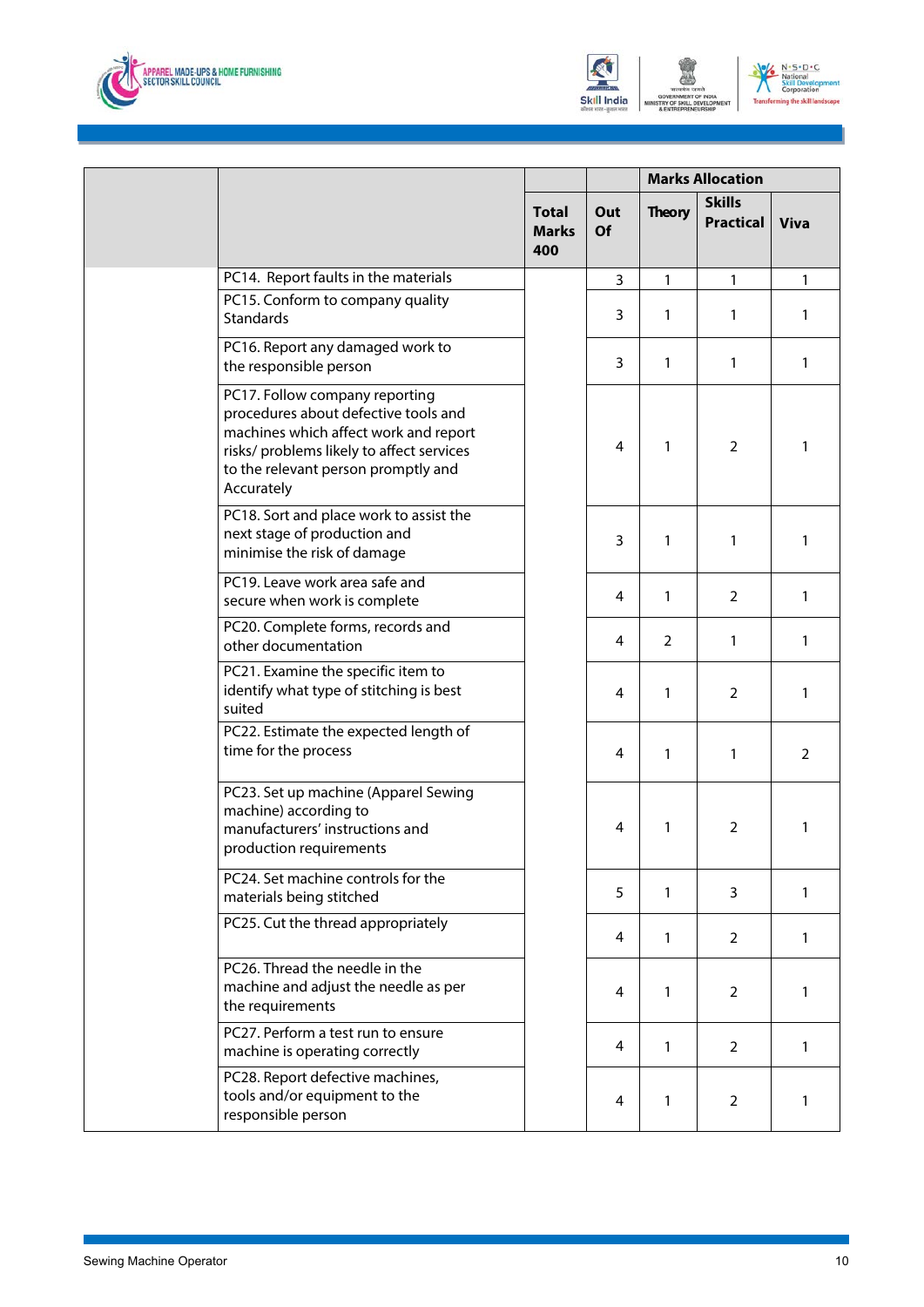





|  |                                                                                                            |                                     | <b>Marks Allocation</b> |               |                                   |             |
|--|------------------------------------------------------------------------------------------------------------|-------------------------------------|-------------------------|---------------|-----------------------------------|-------------|
|  |                                                                                                            | <b>Total</b><br><b>Marks</b><br>400 | Out<br><b>Of</b>        | <b>Theory</b> | <b>Skills</b><br><b>Practical</b> | <b>Viva</b> |
|  | PC29. Operate machines safely and in<br>accordance with guidelines                                         |                                     | 5                       | 1             | 3                                 | 1           |
|  | PC30. Optimize the positioning and<br>layout of materials to ensure a<br>smooth and rapid throughput       |                                     | 6                       | 1             | 4                                 | 1           |
|  | PC31. Check the equipment prior to<br>making the stitching, including:                                     |                                     | 3                       | 1             | 1                                 | 1           |
|  | a) Correct controls                                                                                        |                                     | 4                       | 1             | $\overline{2}$                    | 1           |
|  | b) Correct attachments                                                                                     |                                     | 4                       | 1             | $\overline{2}$                    | 1           |
|  | c) Changing needles                                                                                        |                                     | 4                       | 1             | $\overline{2}$                    | 1           |
|  | d) Changing threads                                                                                        |                                     | 4                       | 1             | $\overline{2}$                    | 1           |
|  | e) Changing awls                                                                                           |                                     | 4                       | 1             | $\overline{2}$                    | 1           |
|  | f) Correct Timing                                                                                          |                                     | 4                       | 1             | $\overline{2}$                    | 1           |
|  | PC32. Stitch the correct materials in<br>the right sequence as required by<br>the production specification |                                     | 6                       | 1             | $\overline{4}$                    | 1           |
|  | PC33. Ensure stitched product<br>conforms to shape and size<br>requirement                                 |                                     | 4                       | 1             | $\overline{2}$                    | 1           |
|  | PC34. Ensure stitched products<br>meets specification in terms of<br>labels and trimmings                  |                                     | 4                       | 1             | 2                                 | 1           |
|  | PC35. Inspect stitched products<br>against specifications                                                  |                                     | 4                       | 1             | 2                                 | 1           |
|  | PC36. Identify mark and place rejects<br>in the designated locations                                       |                                     | 4                       | 1             | 2                                 | 1           |
|  | PC37. Carry out alterations to meet<br>customer requirements                                               |                                     | 4                       | 1             | 2                                 | 1           |
|  | PC38. Pass the stitched item to the<br>next stage in the manufacturing<br>process after validation         |                                     | 4                       | 1             | 2                                 | 1           |
|  | PC39. Respond accordingly where<br>stitched items do not meet production<br>specification                  |                                     | 4                       | $\mathbf{1}$  | 2                                 | 1           |
|  | PC40. Minimize and dispose the waste<br>materials in the approved<br>Manner                                |                                     | 4                       | 1             | 2                                 | 1           |
|  | PC41. Seek feedback from team mates<br>on work related performance                                         |                                     | 3                       | $\mathbf{1}$  | $\mathbf{1}$                      | 1           |
|  | PC42. Check with in charge /others<br>when unsure of new product details                                   |                                     | 4                       | 1             | $\overline{2}$                    | 1           |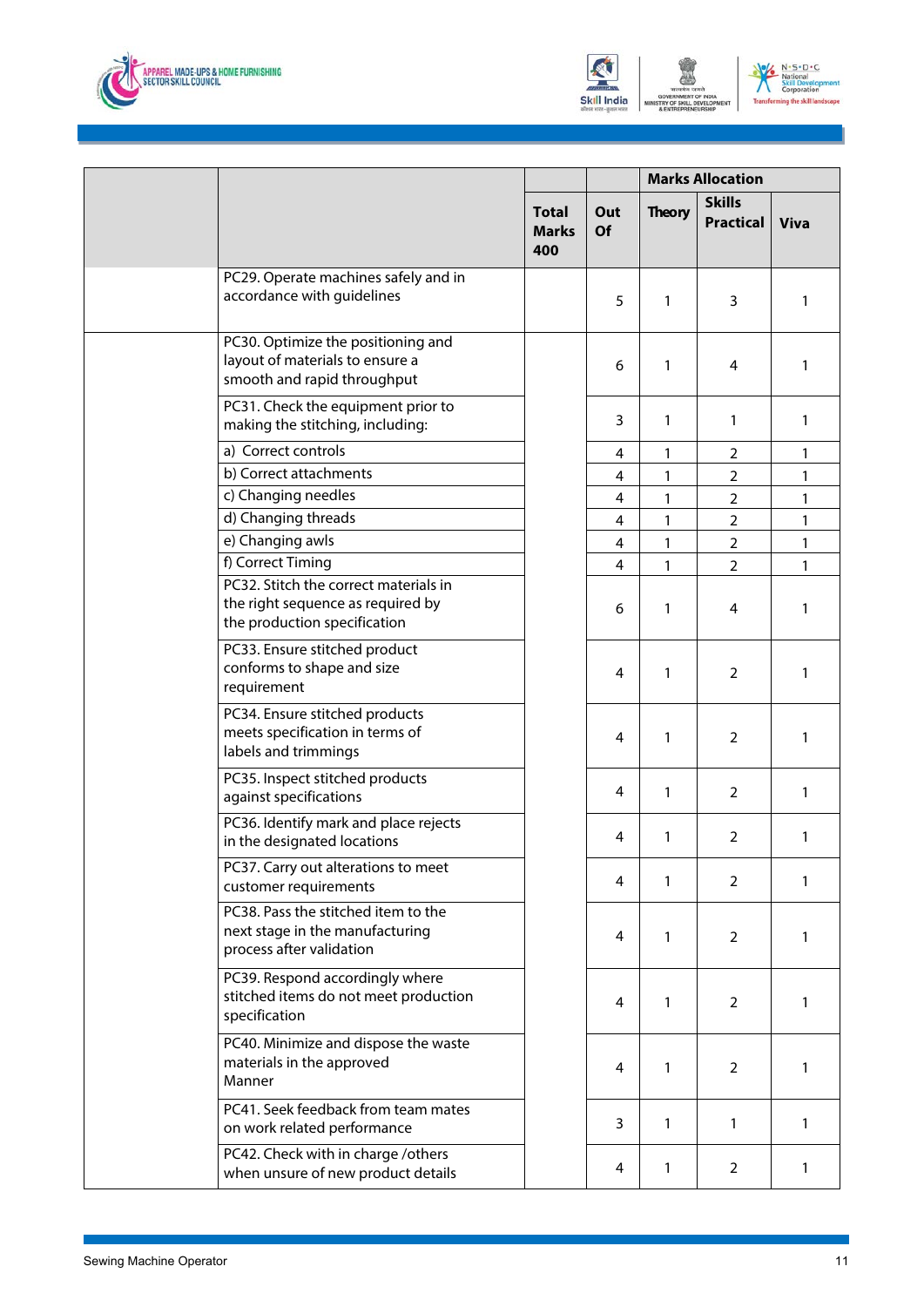





|                                                  |                                                                                                               |                                     |                  | <b>Marks Allocation</b> |                                   |             |
|--------------------------------------------------|---------------------------------------------------------------------------------------------------------------|-------------------------------------|------------------|-------------------------|-----------------------------------|-------------|
|                                                  |                                                                                                               | <b>Total</b><br><b>Marks</b><br>400 | Out<br><b>Of</b> | <b>Theory</b>           | <b>Skills</b><br><b>Practical</b> | <b>Viva</b> |
|                                                  | PC43. Clean and make safe machines<br>after use                                                               |                                     | 5                | $\mathbf{1}$            | 3                                 | 1           |
|                                                  | PC44. Carry out basic maintenance of<br>own machines                                                          |                                     | 4                | 1                       | 2                                 | 1           |
|                                                  | PC45. Report risks/ problems likely to<br>affect services to the relevant<br>person promptly and accurately   |                                     | 4                | 1                       | $\overline{2}$                    | 1           |
|                                                  | PC46. Carry out Operations at a rate<br>which maintains workflow and<br>meets production targets              |                                     | 4                | 1                       | $\overline{2}$                    | 1           |
|                                                  |                                                                                                               | <b>Total</b>                        | 210              | 55                      | 100                               | 55          |
|                                                  | PC1. Identify and use materials<br>required based on the job card/work<br><b>Ticket</b>                       |                                     | 4                | 2                       | 1                                 | 1           |
|                                                  | PC2. Take the necessary action when<br>materials do not conform to<br>company quality standards               |                                     | 4                | 1                       | 2                                 | 1           |
|                                                  | PC3. Report and replace identified<br>faulty materials and component parts<br>which do not meet specification |                                     | 4                | 1                       | 2                                 | 1           |
|                                                  | PC4. Identify modifiable defects and<br>rework on them                                                        |                                     | 5                | 1                       | 3                                 | 1           |
| 2. AMH/N0302<br>(Contribute to<br><b>Achieve</b> | PC5. Carry out work safely and at a rate<br>which maintains work flow                                         |                                     | 4                | 1                       | 2                                 | 1           |
| product quality<br>in stitching<br>operations)   | PC6. Report to the responsible person<br>when the work flow of other<br>production areas disrupts work        | 65                                  | 4                | 1                       | 2                                 | 1           |
|                                                  | PC7. Test, sort, track feed and examine<br>work in progress                                                   |                                     | 5                | $\mathbf{1}$            | 3                                 | 1           |
|                                                  | PC8. Carry out quality checks at<br>specified intervals according to<br>instructions                          |                                     | 5                | $\mathbf{1}$            | 3                                 | 1           |
|                                                  | PC9. Apply the allowed tolerances                                                                             |                                     | 4                | 1                       | $\overline{2}$                    | 1           |
|                                                  | PC10. Identify faults and take<br>appropriate action for rectification                                        |                                     | 5                | 1                       | 3                                 | 1           |
|                                                  | PC11. Make adjustments promptly to<br>return product to specification                                         |                                     | 4                | 1                       | 2                                 | 1           |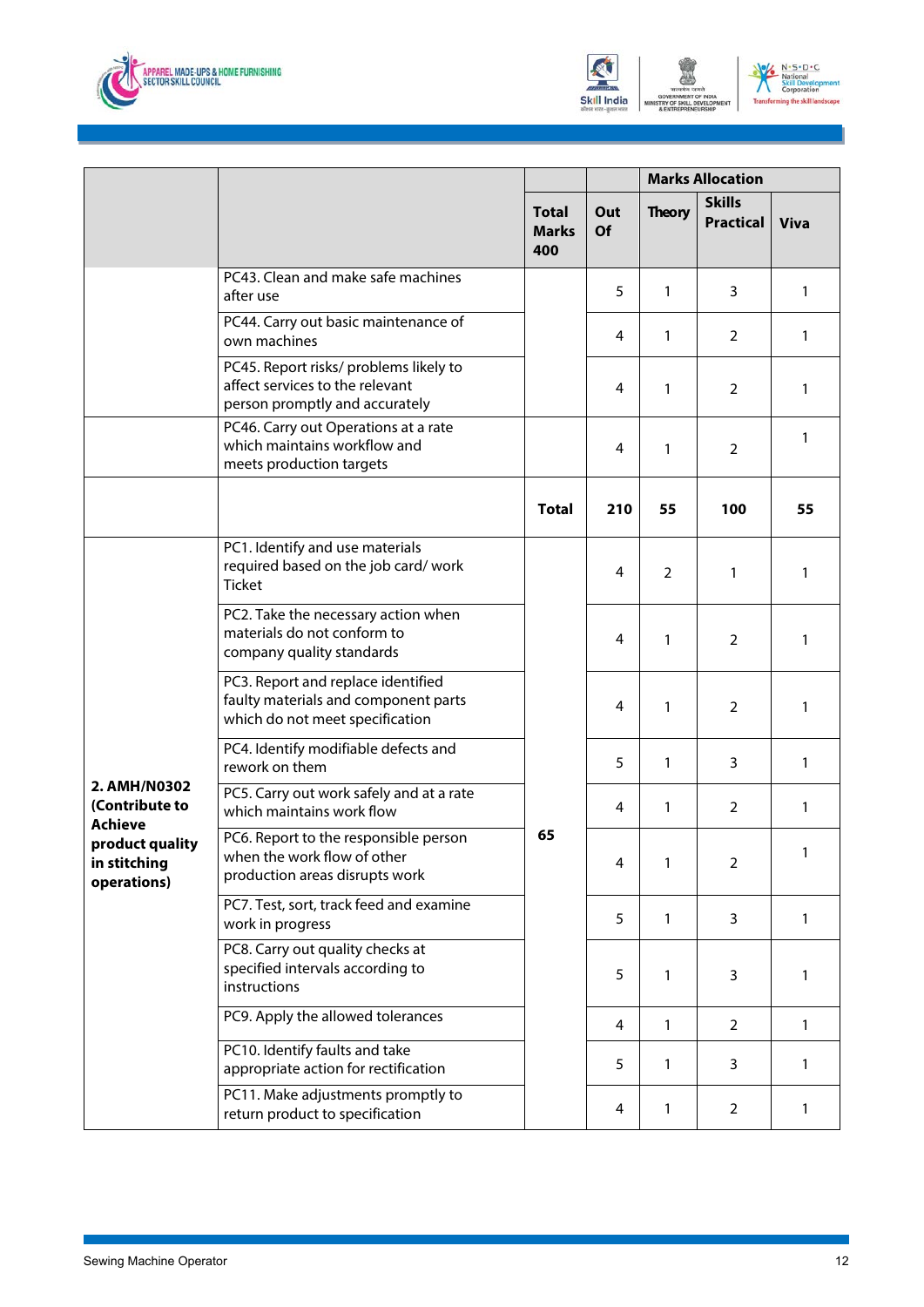





|                                 |                                                                                                                         |                                     |                  | <b>Marks Allocation</b> |                                   |              |  |
|---------------------------------|-------------------------------------------------------------------------------------------------------------------------|-------------------------------------|------------------|-------------------------|-----------------------------------|--------------|--|
|                                 |                                                                                                                         | <b>Total</b><br><b>Marks</b><br>400 | Out<br><b>Of</b> | <b>Theory</b>           | <b>Skills</b><br><b>Practical</b> | <b>Viva</b>  |  |
|                                 | PC12. Fault-find materials and<br>components for creased, stained,<br>damage and incorrectly made-up<br>component parts |                                     | 4                | 1                       | $\overline{2}$                    | 1            |  |
|                                 | PC13. Report faults in other processes<br>to the appropriate person                                                     |                                     | 4                | 1                       | $\overline{2}$                    | $\mathbf{1}$ |  |
|                                 | PC14. Maintain the required<br>productivity and quality levels                                                          |                                     | 5                | 1                       | 3                                 | $\mathbf{1}$ |  |
|                                 | PC15. Complete and maintain<br>documentation                                                                            |                                     | 4                | 1                       | $\overline{2}$                    | $\mathbf{1}$ |  |
|                                 |                                                                                                                         | <b>Total</b>                        | 65               | 16                      | 34                                | 15           |  |
|                                 | PC1. Handle materials, machinery,<br>equipment and tools safely and<br>Correctly                                        |                                     | 3                | 1                       | 1                                 | 1            |  |
|                                 | PC2. Use correct lifting and handling<br>procedures                                                                     |                                     | 3                | 1                       | 1                                 | $\mathbf{1}$ |  |
|                                 | PC3. Use materials to minimize waste                                                                                    |                                     | 3                | 1                       | 1                                 | 1            |  |
|                                 | PC4. Maintain a clean and hazard free<br>working area                                                                   |                                     | 4                | 1                       | $\overline{2}$                    | $\mathbf{1}$ |  |
|                                 | PC5. Maintain tools and equipment                                                                                       |                                     | 4                | $\mathbf{1}$            | $\overline{2}$                    | $\mathbf{1}$ |  |
|                                 | PC6. Carry out running maintenance<br>within agreed schedules                                                           |                                     | 4                | 1                       | 2                                 | 1            |  |
| 3. AMH/N0102<br><b>Maintain</b> | PC7. Carry out maintenance and/or<br>cleaning within one's responsibility                                               |                                     | 4                | 1                       | $\overline{2}$                    | 1            |  |
| work area,<br>tools and         | PC8. Report unsafe equipment and<br>other dangerous occurrences                                                         | 50                                  | 3                | $\mathbf{1}$            | 1                                 | 1            |  |
| <b>Machines</b>                 | PC9. Ensure that the correct machine<br>guards are in place                                                             |                                     | 3                | 1                       | 1                                 | $\mathbf{1}$ |  |
|                                 | PC10. Work in a comfortable position<br>with the correct posture                                                        |                                     | 4                | 1                       | $\overline{2}$                    | $\mathbf{1}$ |  |
|                                 | PC11. Use cleaning equipment and<br>methods appropriate for the work to<br>be carried out                               |                                     | 3                | 1                       | 1                                 | 1            |  |
|                                 | PC12. Dispose of waste safely in the<br>designated location                                                             |                                     | 4                | 1                       | $\overline{2}$                    | $\mathbf{1}$ |  |
|                                 | PC13. Store cleaning equipment safely<br>after use                                                                      |                                     | 4                | 1                       | 2                                 | 1            |  |
|                                 | PC14. Carry out cleaning according to<br>schedules and limits of responsibility                                         |                                     | 4                | 1                       | 2                                 | 1            |  |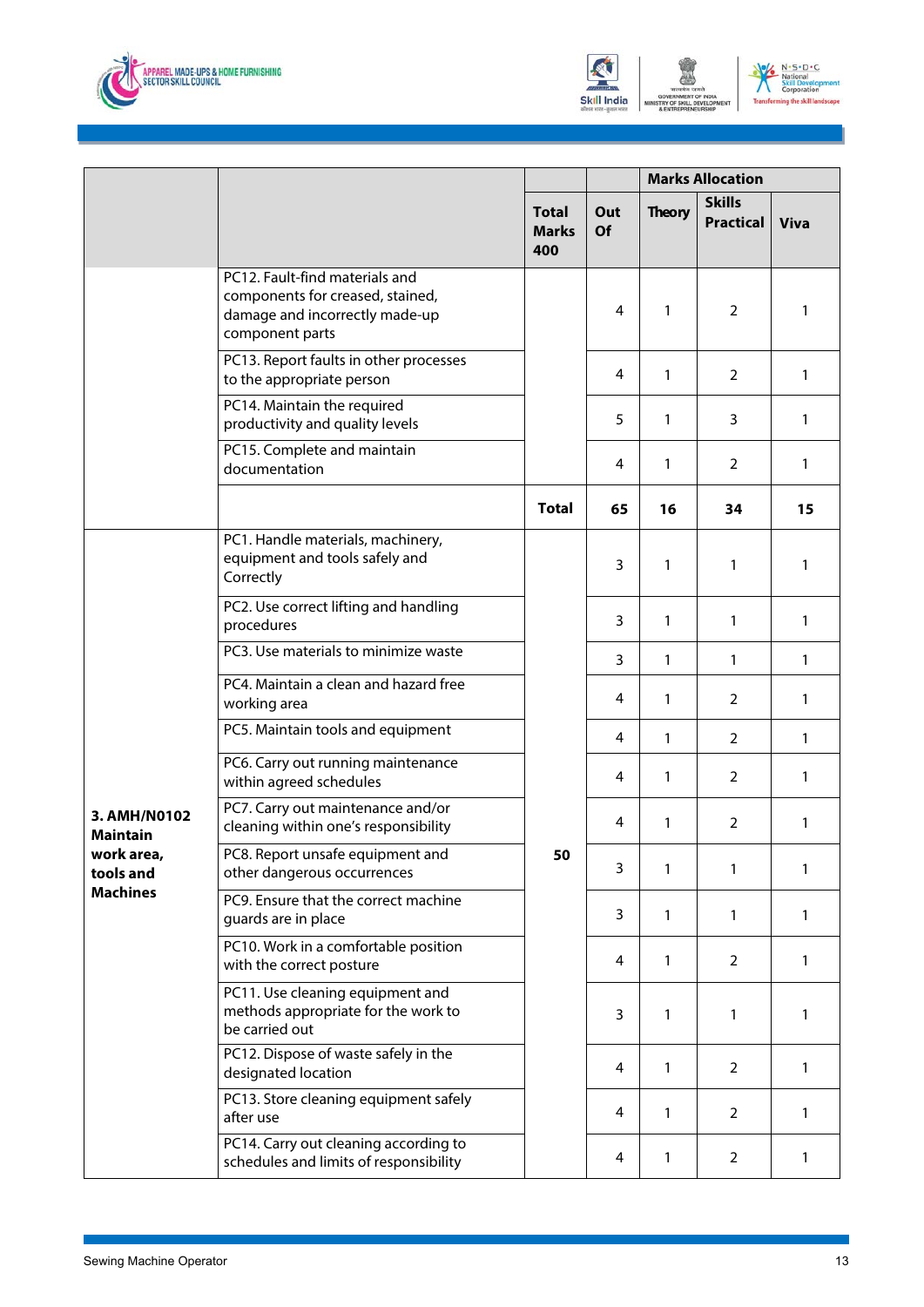





|                                                      |                                                                                                               |                                     |                  | <b>Marks Allocation</b> |                                   |              |  |
|------------------------------------------------------|---------------------------------------------------------------------------------------------------------------|-------------------------------------|------------------|-------------------------|-----------------------------------|--------------|--|
|                                                      |                                                                                                               | <b>Total</b><br><b>Marks</b><br>400 | Out<br><b>Of</b> | <b>Theory</b>           | <b>Skills</b><br><b>Practical</b> | <b>Viva</b>  |  |
|                                                      |                                                                                                               | <b>Total</b>                        | 50               | 14                      | 22                                | 14           |  |
|                                                      | PC1. Comply with health and safety<br>related instructions applicable to the<br>Workplace                     |                                     | 3                | 1                       | 1                                 | 1            |  |
|                                                      | PC2. Use and maintain personal<br>protective equipment as per protocol                                        |                                     | 4                | 1                       | 2                                 | 1            |  |
|                                                      | PC3. Carry out own activities in line<br>with approved guidelines and<br>procedures                           |                                     | 4                | 1                       | 2                                 | 1            |  |
|                                                      | PC4. Maintain a healthy lifestyle and<br>guard against dependency on<br>intoxicants                           |                                     | 3                | 1                       | 1                                 | 1            |  |
|                                                      | PC5. Follow environment management<br>system related procedures                                               | 60                                  | 3                | 1                       | 1                                 | 1            |  |
|                                                      | PC6. Identify and correct (if possible)<br>malfunctions in machinery and<br>equipment                         |                                     | 4                | 1                       | $\overline{2}$                    | 1            |  |
| 4. AMH/N0103                                         | PC7. Report any service malfunctions<br>that cannot be rectified                                              |                                     | 3                | 1                       | 1                                 | 1            |  |
| <b>Maintain</b><br>health, safety<br>and security at | PC8. Store materials and equipment in<br>line with manufacturer's and<br>organisational requirements          |                                     | 4                | 1                       | 2                                 | 1            |  |
| Workplace                                            | PC9. Safely handle and move waste and<br><b>Debris</b>                                                        |                                     | 3                | 1                       | 1                                 | 1            |  |
|                                                      | PC10. Minimize health and safety risks<br>to self and others due to own<br>Actions                            |                                     | $\mathbf{3}$     | $\mathbf{1}$            | 1                                 | 1            |  |
|                                                      | PC11. Seek clarifications, from<br>supervisors or other authorized<br>personnel in case of perceived risks    |                                     | 3                | $\mathbf{1}$            | 1                                 | $\mathbf{1}$ |  |
|                                                      | PC12. Monitor the workplace and work<br>processes for potential risks and<br><b>Threats</b>                   |                                     | 3                | 1                       | 1                                 | 1            |  |
|                                                      | PC13. Carry out periodic walk-through<br>to keep work area free from hazards<br>and obstructions, if assigned |                                     | 3                | $\mathbf{1}$            | 1                                 | 1            |  |
|                                                      | PC14. Report hazards and potential<br>risks/ threats to supervisors or other<br>authorized personnel          |                                     | 3                | 1                       | 1                                 | 1            |  |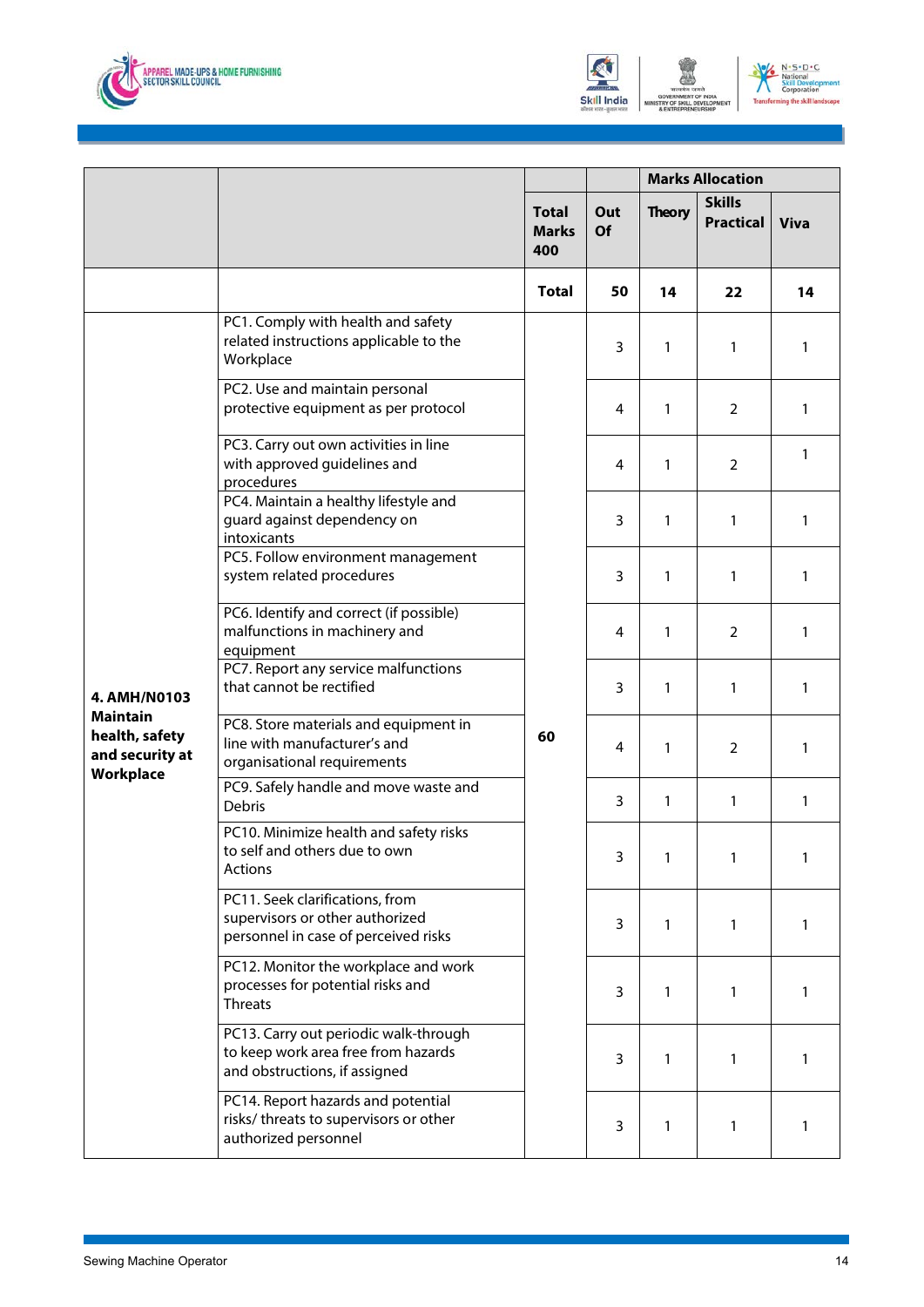





|                                                                                                                    |                                                                                                                                 |                                     | <b>Marks Allocation</b> |                 |                                   |             |
|--------------------------------------------------------------------------------------------------------------------|---------------------------------------------------------------------------------------------------------------------------------|-------------------------------------|-------------------------|-----------------|-----------------------------------|-------------|
|                                                                                                                    |                                                                                                                                 | <b>Total</b><br><b>Marks</b><br>400 | Out<br><b>Of</b>        | <b>Theory</b>   | <b>Skills</b><br><b>Practical</b> | <b>Viva</b> |
|                                                                                                                    | PC15. Participate in mock drills/<br>evacuation procedures organized at the<br>Workplace                                        |                                     | 4                       | 1.5             | 2                                 | 0.5         |
|                                                                                                                    | PC16. Undertake first aid, fire-fighting<br>and emergency response training,<br>if asked to do so                               |                                     | 4                       | 1.5             | $\overline{2}$                    | 0.5         |
|                                                                                                                    | PC17. Take action based on instructions<br>in the event of fire, emergencies or<br>Accidents                                    |                                     | 3                       | 1.5             | 1                                 | 0.5         |
|                                                                                                                    | PC18. Follow organization procedures<br>for shutdown and evacuation<br>when required                                            |                                     | 3                       | 1.5             | 2                                 | 0.5         |
|                                                                                                                    |                                                                                                                                 | <b>Total</b>                        | 60                      | 20              | 24                                | 16          |
| 5.AMH/N0104 -<br><b>Comply with</b><br>industry,<br>regulatory and<br><b>Organizational</b><br><b>Requirements</b> | PC1. Carry out work functions in<br>accordance with legislation and<br>regulations, organizational guidelines<br>and procedures |                                     | 3                       | 1               | 1                                 | 1           |
|                                                                                                                    | PC2. Seek and obtain clarifications on<br>policies and procedures, from your<br>supervisor or other authorized<br>personnel     |                                     | 3                       | 1               | 1                                 | 1           |
|                                                                                                                    | PC3. Apply and follow these policies<br>and procedures within your work<br>Practices                                            | 15                                  | 3                       | 1               | 1                                 | 1           |
|                                                                                                                    | PC4. Provide support to your<br>supervisor and team members in<br>enforcing these considerations                                |                                     | 3                       | 1               | 1                                 | 1           |
|                                                                                                                    | PC5. Identify and report any possible<br>deviation to these requirements                                                        |                                     | $\overline{3}$          | 1               | 1                                 | 1           |
|                                                                                                                    |                                                                                                                                 | <b>Total</b>                        | 15                      | $5\phantom{.0}$ | 5                                 | 5           |
|                                                                                                                    | <b>Grand Total</b>                                                                                                              |                                     | 400                     | 110             | 185                               | 105         |